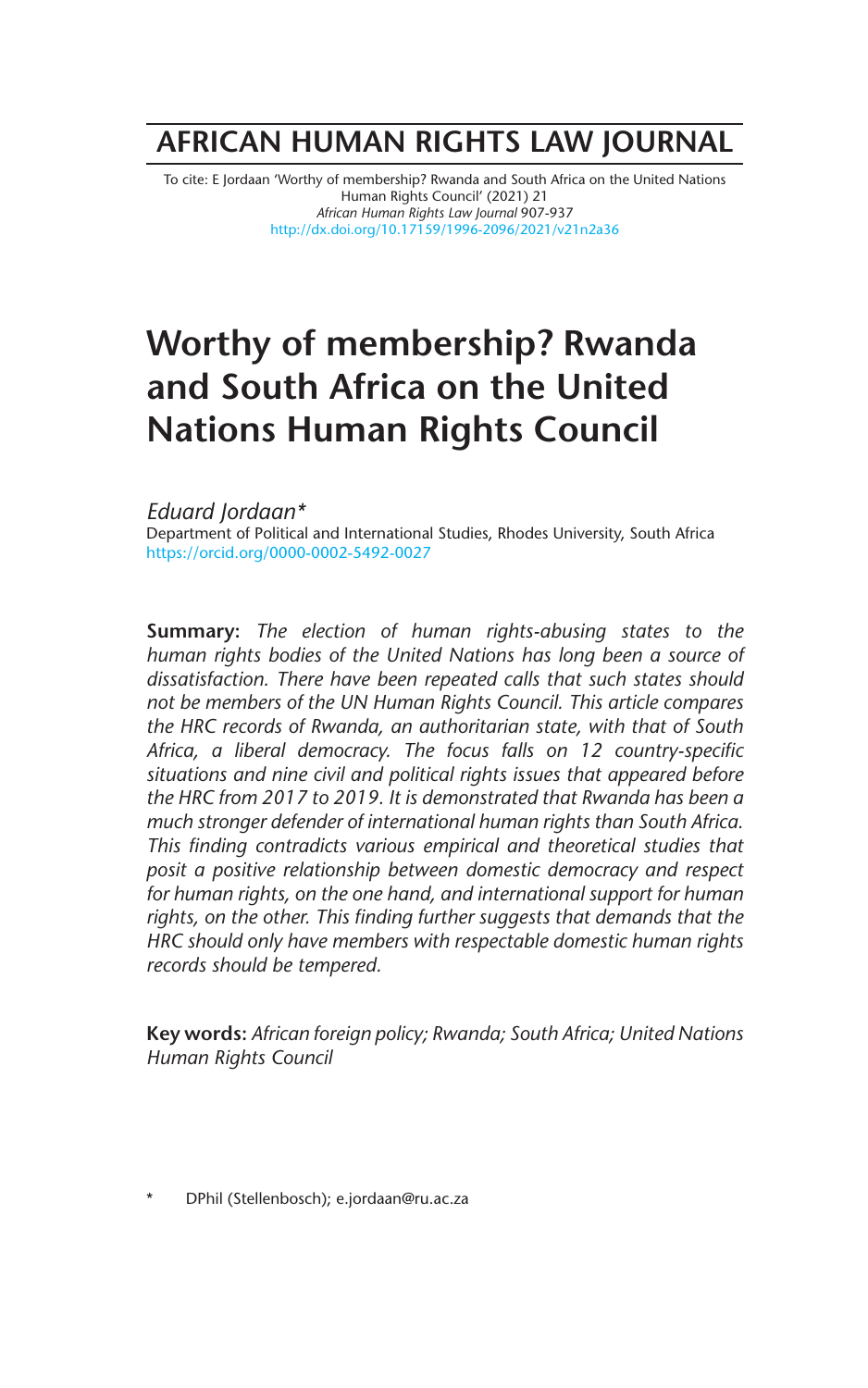### **1 Introduction**

The election of human rights-abusing states to the human rights bodies of the United Nations (UN) – the UN Commission on Human Rights (CHR) and the organisation that replaced it in 2006, the UN Human Rights Council (HRC) – has long been a source of dissatisfaction. The reason why the CHR became dysfunctional, according to then UN Secretary-General Kofi Annan, was because states 'sought membership of the Commission not to strengthen human rights but to protect themselves against criticism or to criticise others'.<sup>1</sup> Following negotiations about replacing the CHR with the HRC, when it became apparent that the new organisation's membership rules would be similar to its predecessor's, the US declared that it did not have 'sufficient confidence' that the new body would be better than the old and thus voted against the General Assembly Resolution that created the HRC.<sup>2</sup> More than a decade later Nikki Haley, the Trump administration's ambassador to the UN, complained:<sup>3</sup>

Sadly, the case against the Human Rights Council today looks an awful lot like the case against the discredited Human Rights Commission over a decade ago. Once again, over half the current member countries fail to meet basic human rights standards as measured by Freedom House.

Haley demanded that the HRC change its membership rules (and do away with its exaggerated focus on Israel). When Haley's reform initiative became failed, the US, midway through a three-year membership term, withdrew from the HRC.

South Africa is a liberal democracy. A commitment to human rights is enshrined in its progressive Constitution, elections are free and fair, its press and civil society enjoy extensive freedom, and the judiciary is independent and respected. South Africa is often looked upon – and indeed sees itself – as an international leader of Africa and the Global South.<sup>4</sup> Since 1994 Freedom House has consistently rated South Africa as 'free'. In 2019 it was the fifth freest state in Africa.<sup>5</sup> Rwanda, by contrast, is highly authoritarian. While the rule of Paul Kagame and the Rwandan Patriotic Front has brought

<sup>1</sup> K Annan 'In larger freedom: Development, security and human rights for all' Report of the UN Secretary-General, UN Doc A/59/2005 (2005) para 182.

<sup>2 72</sup>nd plenary meeting of the 60th session of the UN General Assembly, UN Doc A/60/PV.72 7.

<sup>3</sup> N Haley 'A place for conscience: The future of the United States in the Human Rights Council' Remarks at the Graduate Institute of Geneva, 6 June 2017, https://usun.usmission.gov/remarks-at-the-graduate-institute-of-geneva-on-a-place-for-conscience-the-future-of-the-united-states-in-the-human-rightscouncil/ (accessed 21 July 2021).

<sup>4</sup> C Alden & M Schoeman 'South Africa in the company of giants: The search for leadership in a transforming global order' (2013) 89 *International Affairs* 111.

<sup>5</sup> Behind Cape Verde, São Tomé and Príncipe, Mauritius and Ghana.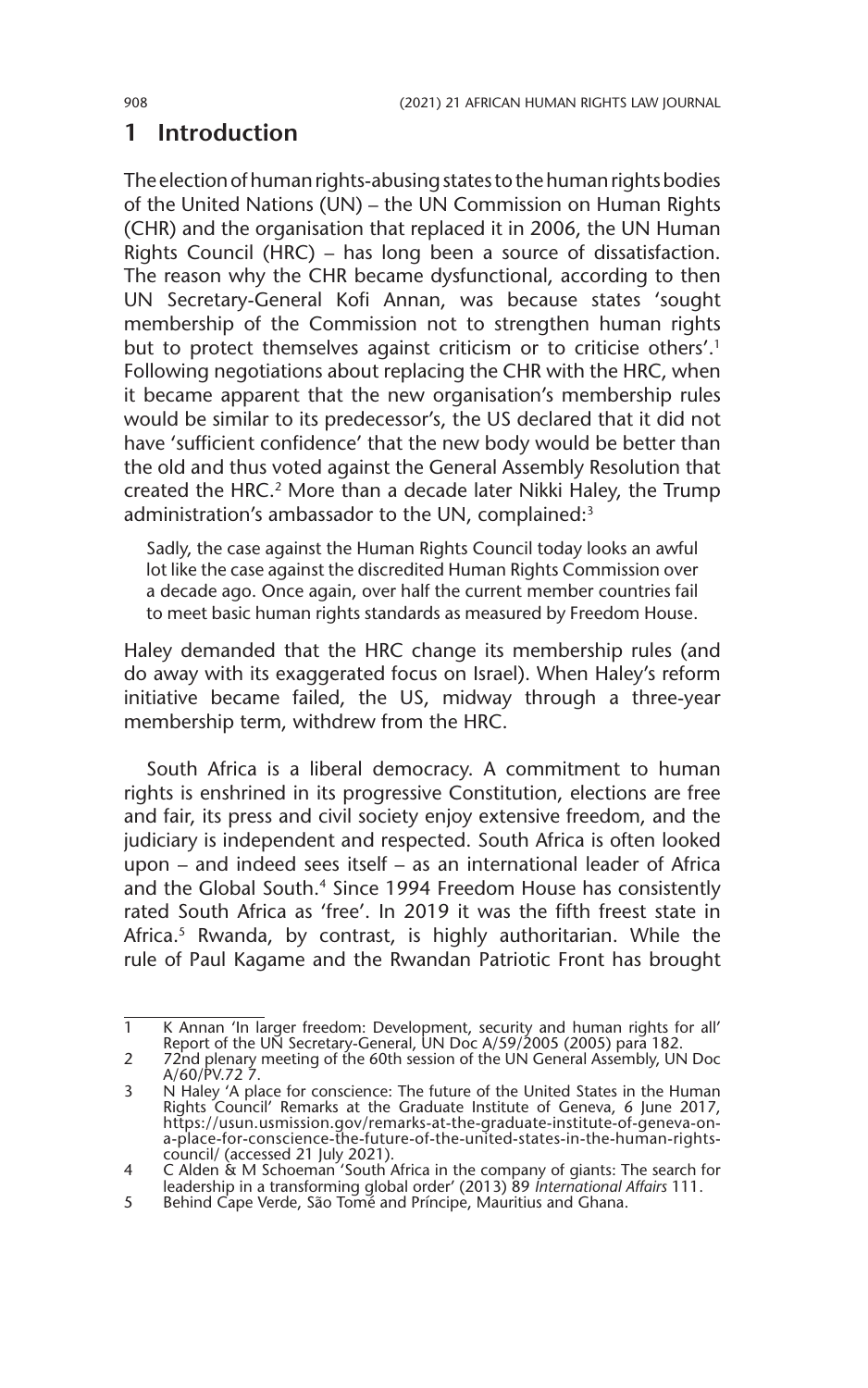stability after the genocide of 1994, the regime has used enforced disappearance, torture, arbitrary arrest and detention, trumped-up legal charges and unfair trials to suppress dissent.<sup>6</sup> Freedom House has consistently classified Rwanda as 'not free'. In 2019 Rwanda was ranked the thirty-ninth freest state in Africa out of 54.

Based on their domestic rights records, South Africa appears to be the ideal member of the HRC. Rwanda does not. This article compares the voting records of these two countries during their 2017-2019 terms on HRC, Rwanda's only term on the HRC and the last three years of South Africa's 2014-2019 tenure.<sup>7</sup> It will be demonstrated that, contrary to what frequent criticisms of the HRC's membership lead us to expect, Rwanda has exhibited much stronger support for human rights in an international context than South Africa.

First, the article will give an overview of the literature regarding the relationship between a state's domestic respect for human rights and its voting record in international human rights forums. The subsequent two parts survey Rwanda and South Africa's voting records on country-specific and civil and political rights resolutions at the HRC, respectively. The focus falls on resolutions on which disagreement was substantial, defined here as resolutions or amendments on which three or more HRC members voted differently to the rest. Resolutions on economic rights and on the international system are not included in this survey, mainly because, in contrast to country-specific and civil and political rights resolutions, there is not much difference between Rwanda and South Africa's voting records on these issues and they often are adopted without a vote, preventing us from seeing where Rwanda and South Africa differ. The purpose of country-specific and civil and political rights parts is to establish the extent of Rwanda and South Africa's support for, or opposition to, international human rights. The concluding part assesses Rwanda and South Africa's records against general empirical and theoretical explanations about the relationship between a state's domestic human rights record and its voting on human rights at the UN, as well as against existing explanations of Rwandan and South African human rights foreign policies.

<sup>6</sup> Human Rights Watch 'Rwanda: Events of 2020' (2021), https://www.hrw.org/ world-report/2021/country-chapters/rwanda (accessed 21 July 2021).

<sup>7</sup> South Africa was also an HRC member from 2006 to 2010.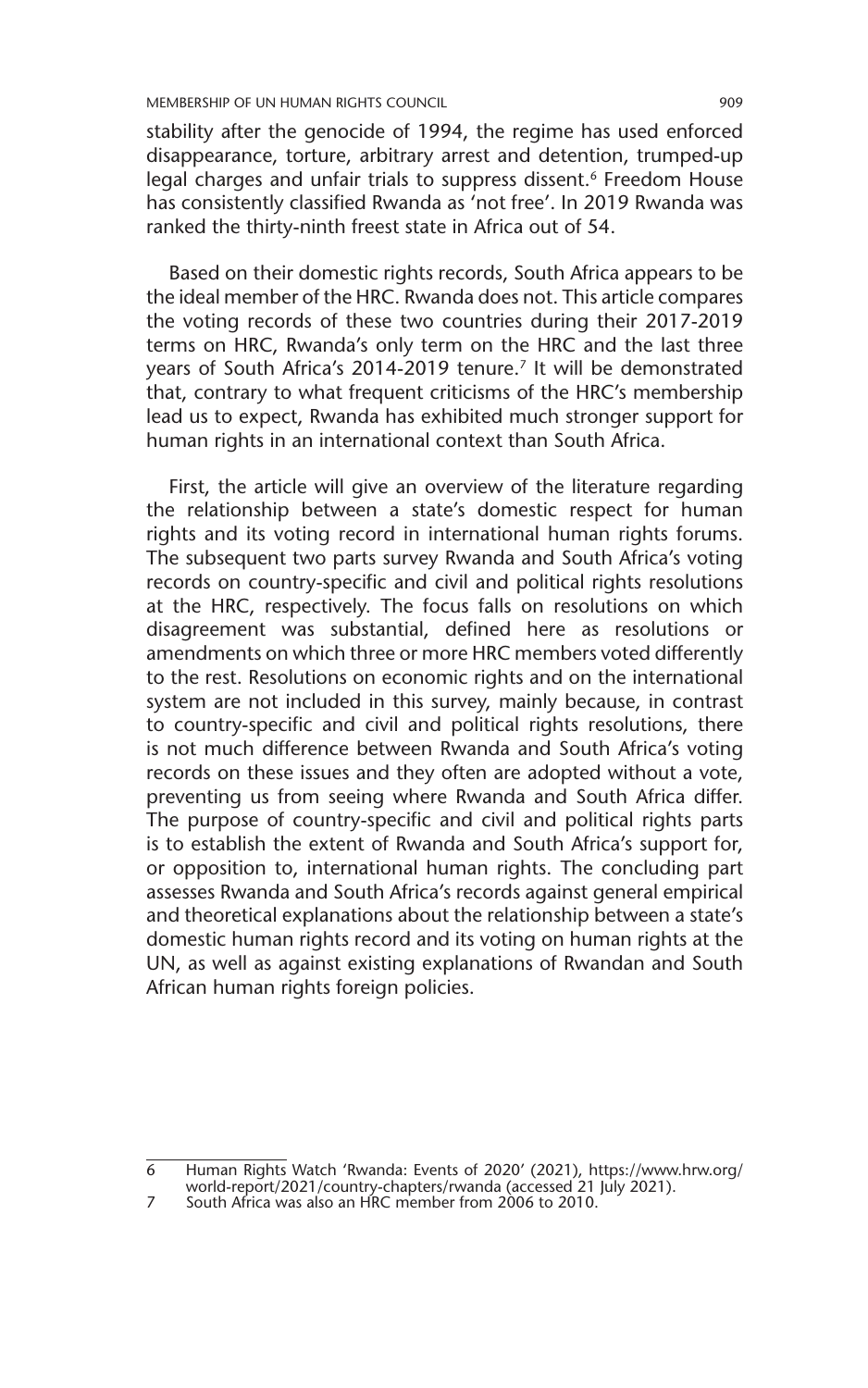#### **2 Domestic human rights protection and international human rights voting**

Every year, as one-third of the seats on the HRC become vacant, the UN General Assembly holds elections to fill these seats. Human rights non-governmental organisations (NGOs) have often used the leadup to these elections to make their case that domestic rights abusers do not belong on the HRC. In the process, these NGOs present their arguments about why they think that states are worthy of an HRC seat. Freedom House, a think-tank, categorises candidates as either 'not qualified', 'questionable' or 'qualified'. Freedom House's assessment is based on the domestic rights records and the voting in UN organs of the candidate states.<sup>8</sup> Amnesty International and the International Service for Human Rights (ISHR) have since 2012 hosted voluntary pledging events during which candidate states indicate and answer questions about how they intend to advance human rights if they were to be elected to the HRC.<sup>9</sup> To accompany these pledging events, the ISHR scores the various candidates in terms of their suitability for membership. Most of the ISHR's criteria focus on a candidate state's formal international human rights commitments and behaviour,<sup>10</sup> but domestic elements such as the presence of a national human rights institution or of protection of human rights defenders, for example, also figure in their list.

Scholars disagree on the relationship between a state's domestic human rights record and its international human rights voting, but the bulk of the research suggests that there is a positive relationship. Hug and Lukács find that a state's domestic rights record and, to a lesser extent, its level of democracy, is important for determining how a state votes on the HRC.<sup>11</sup> In a study of country-specific voting on the HRC, Seligman finds that democracies are more likely than

<sup>8</sup> Freedom House 'Evaluation of 2008-2011 UN Human Rights Council candidates' 6 May 2008, https://freedomhouse.org/sites/default/files/Eval2008HRC.pdf (accessed 21 July 2021).

<sup>9</sup> Amnesty International 'A majority of states running for the Human Rights Council participate in pledging event' 27 July 2016, https://www.amnesty.org/ en/latest/news/2016/07/a-majority-of-states-running-for-the-human-rightscouncil-participate-in-pledging-event/ (accessed 21 July 2021).

<sup>10</sup> ISHR's international human rights criteria for assessing the suitability of candidate for HRC membership include a candidate state's pledges; its commitment to objectivity and addressing country-specific situations; its cooperation with special procedures mandate holders; its engagement with the Universal Periodic Review; and whether it has signed up to international human rights treaties. ISHR 'HRC elections: How do the candidates for 2021 rate and what have they pledged to do as Council members?' 28 July 2020, https://www.ishr.ch/news/ hrc-elections-how-do-candidates-2021-rate-and-what-have-they-pledged-docouncil-members (accessed 21 July 2021).

<sup>11</sup> S Hug & R Lukács 'Preferences or blocs? Voting in the United Nations Human Rights Council' (2014) 9 *Review of International Organisations* 103.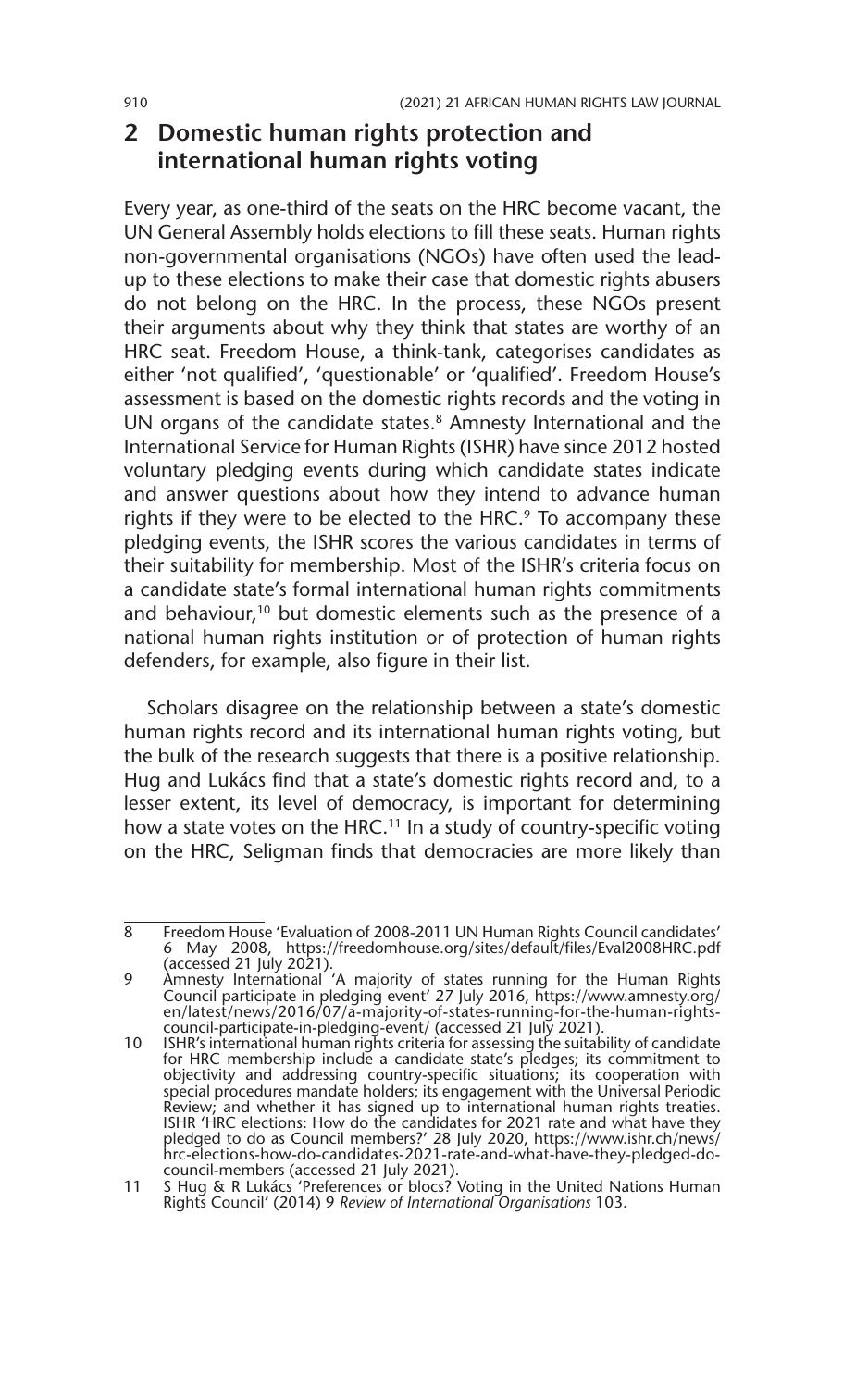MEMBERSHIP OF UN HUMAN RIGHTS COUNCIL 911

authoritarian states to support country-specific resolutions. Seligman nevertheless cautions that one should distinguish between Western and developing world democracies, with the latter comparatively less inclined to support country-specific resolutions.<sup>12</sup> In line with the aforementioned research, Hillman and Potrafke argue that democracies are more likely to vote 'ethically' in the UN General Assembly.13 In a study of the UN Commission on Human Rights over the period 1977-2001, Lebovic and Voeten find that states with good domestic human rights records are 'significantly more likely' to support resolutions that 'shame' other states over their rights records.14

A few studies question whether there is a relationship between domestic human rights and human rights voting at the UN. After studying 13 000 voting decisions in the General Assembly from 1980 to 2002, Boockmann and Dreher find that while 'democratic participation rights' matter, a country's domestic human rights record is 'not influential' for the way in which it votes on human rights.15 In the context of a discussion of a liberal shift on the HRC that began in 2010, Jordaan points out that the African Group became more supportive of country-specific resolutions even though the overall domestic human rights profile of the Group had been steadily deteriorating.<sup>16</sup>

Theories of international relations offer various explanations for the above findings. Realism denies that there are universal standards of morality or that morality should guide the international actions of states.<sup>17</sup> To the extent that human rights appear to be a universal morality, it is the result of the preferences and prescriptions of the most powerful states.<sup>18</sup> Remove the state power that underpins international human rights and they will enter their 'end times'.19 Realists further argue that for a state to try to adhere to a universal

<sup>12</sup> S Seligman 'Politics and principle at the UN Human Rights Commission and Council (1992–2008)' (2011) 17 *Israel Affairs* 535.

<sup>13</sup> AL Hillman & N Potrafke 'Voting in the absence of ethical restraint: Decoys and dissonance in the United Nations' Paper presented at the fourth annual conference on the Political Economy of International Organisation, Zürich, 27-29 January 2011.

<sup>14</sup> JH Lebovic & E Voeten 'The politics of shame: The condemnation of country human rights practices in the UNCHR' (2006) 50 *International Studies Quarterly* 881.

<sup>15</sup> B Boockmann & A Dreher 'Do human rights offenders oppose human rights resolutions in the United Nations?' (2011) 146 *Public Choice* 462.

<sup>16</sup> E Jordaan 'The African Group on the United Nations Human Rights Council: Shifting geopolitics and the liberal international order' (2016) 115 *African Affairs* 507.

<sup>17</sup> GF Kennan 'Morality and foreign policy' (1985) 64 *Foreign Affairs* 205.

<sup>18</sup> S Krasner 'Sovereignty, regimes, and human rights' in V Rittberger (ed) *Regime theory and international relations* (1995) 141.

<sup>19</sup> S Hopgood *The end times of human rights* (2013) 142.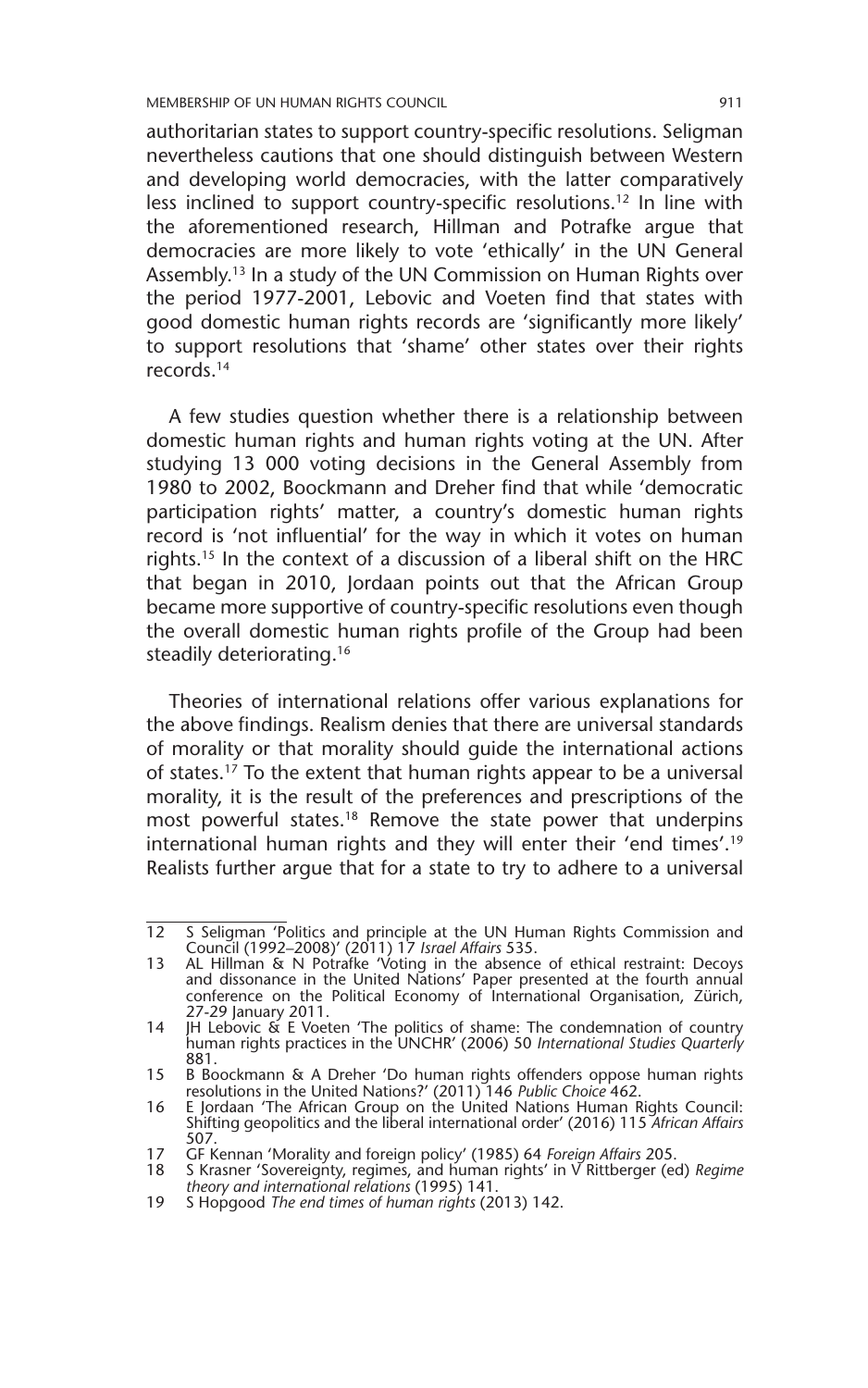morality in international politics would be misguided – international politics is about power and self-interest. Moral posturing and talk of human rights are mostly useful to mask or pursue the state's selfinterest.

Liberal international relations scholars explain democracies' foreign policy commitment to human rights by directing our attention to the institutional environment in which such a policy is made – one marked by relative openness and in which a wide range of actors compete to shape foreign policy decisions and in which these decisions tend to be subject to more scrutiny than one would find in authoritarian regimes. Outside of government agencies, democracies typically contain an array of actors – newspapers, civil society organisations, human rights institutions, academics, and so forth – that are well-placed to participate in the foreign policy process and push for a human rights-supporting foreign policy.<sup>20</sup> Consistent with the liberal approach, Hillmann and Potrafke argue that while democracies might be tempted to vote 'unethically' at the UN, they are constrained by the facts of the matter, more so if the matter receives media attention.21

Constructivists see a state's international behaviour as an expression of its national identity – an amalgam of history, political institutions and public values. In the conventional constructivist view, national identity is both a cause of, and a justification for, a state's international behaviour.<sup>22</sup> A description of a state's national identity will allow a researcher to infer the types of international actions that are likely to result. To the extent that respect for human rights is important to a state's national identity, which is the case for democracies, one would expect that, consistent with this self-understanding, such states would support human rights internationally.

In closing, it is necessary to point to one important determinant of voting behaviour at the UN that does not fit neatly into any of the main international relations theories – conformity to a regional position, expressed through actions such as bloc voting and joining group statements. Lamenting the HRC's disappointing record during its first few years, Ramcharan blames bloc voting:<sup>23</sup>

<sup>20</sup> D Forsythe 'US foreign policy and human rights' (2002) 1 *Journal of Human Rights* 501.

<sup>21</sup> Hillmann & Potrafke (n 13).

<sup>22</sup> T Hopf 'The promise of constructivism in international relations theory' (1998) 23 *International Organisation* 175-177; K Sikkink *Mixed signals: US human rights policy in Latin America* (2003) 6-8.

<sup>23</sup> BG Ramcharan *The UN Human Rights Council* (2011) 13.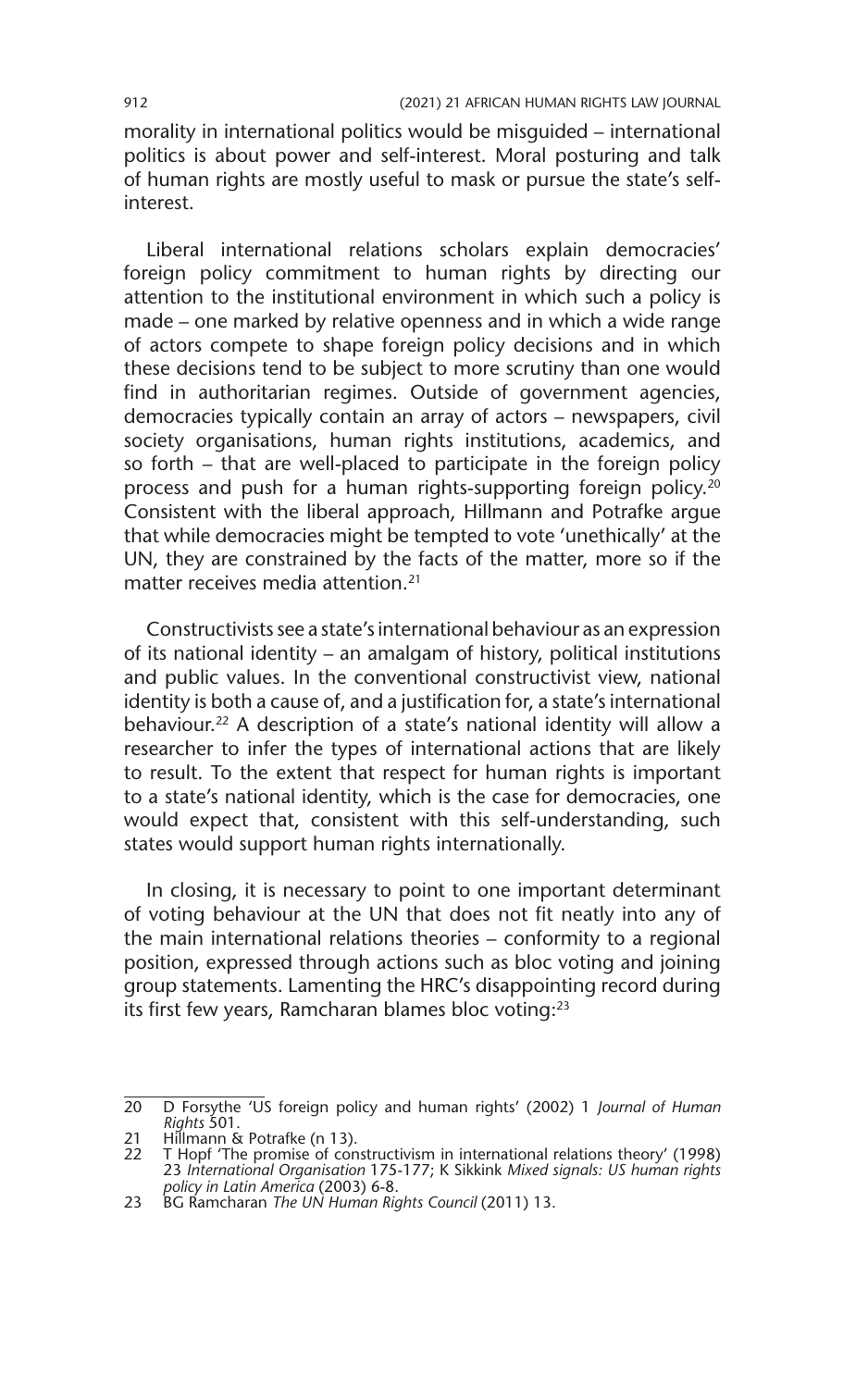A key problem of the Council is that the African and Asian groups have been allocated 26 out of the 47 seats. Many countries in these two regions have severe governance problems and have experienced numerous conflicts and situations of gross human rights violations … [T]hey band together to prevent discussions of situations of gross human rights violations and forthright criticism of such violations.

Boockmann and Dreher find that a state's region matters greatly for how states vote on human rights. They explain that states vote in line with the average level of human rights that obtains in the group to which the state belongs. This means that a domestic human rights violator from a region in which human rights generally are respected will tend to vote for human rights resolutions whereas a domestic respecter of human rights will tend to vote against human rights if it is from a region in which human rights are generally violated.<sup>24</sup> In their analysis, region supersedes voting based on national identity and contradicts the frequent view that rights violators vote against human rights UN because they want to protect themselves from future scrutiny.

#### **3 Country-specific situations**

This part presents Rwanda and South Africa's votes related to countryspecific resolutions. During the period under review resolutions on 12 countries are relevant: Belarus, Burundi, Eritrea, Georgia, Iran, Myanmar, Nicaragua, Philippines, Syria, Ukraine, Venezuela and Yemen. On country-specific situations, Rwanda's actions demonstrate much stronger support for international human rights than those of South Africa.

Approximately a quarter of the resolutions that the HRC adopts during a specific session relate to specific countries. The crucial element in a country-specific resolution is the level of international intrusiveness that it authorises. There are two types of country-specific resolutions. At the less intrusive end of the spectrum are resolutions that require the Office of the United Nations High Commissioner for Human Rights (OHCHR) to provide technical assistance or capacitybuilding to the country concerned. These resolutions fall under item 10 of the HRC's standing agenda. They are usually adopted without a vote and with the consent of the country concerned. These resolutions imply – a sometimes necessary pretence – that human rights violations are not wilful but stem from the government's lack

<sup>24</sup> Boockmann & Dreher (n 15) 462.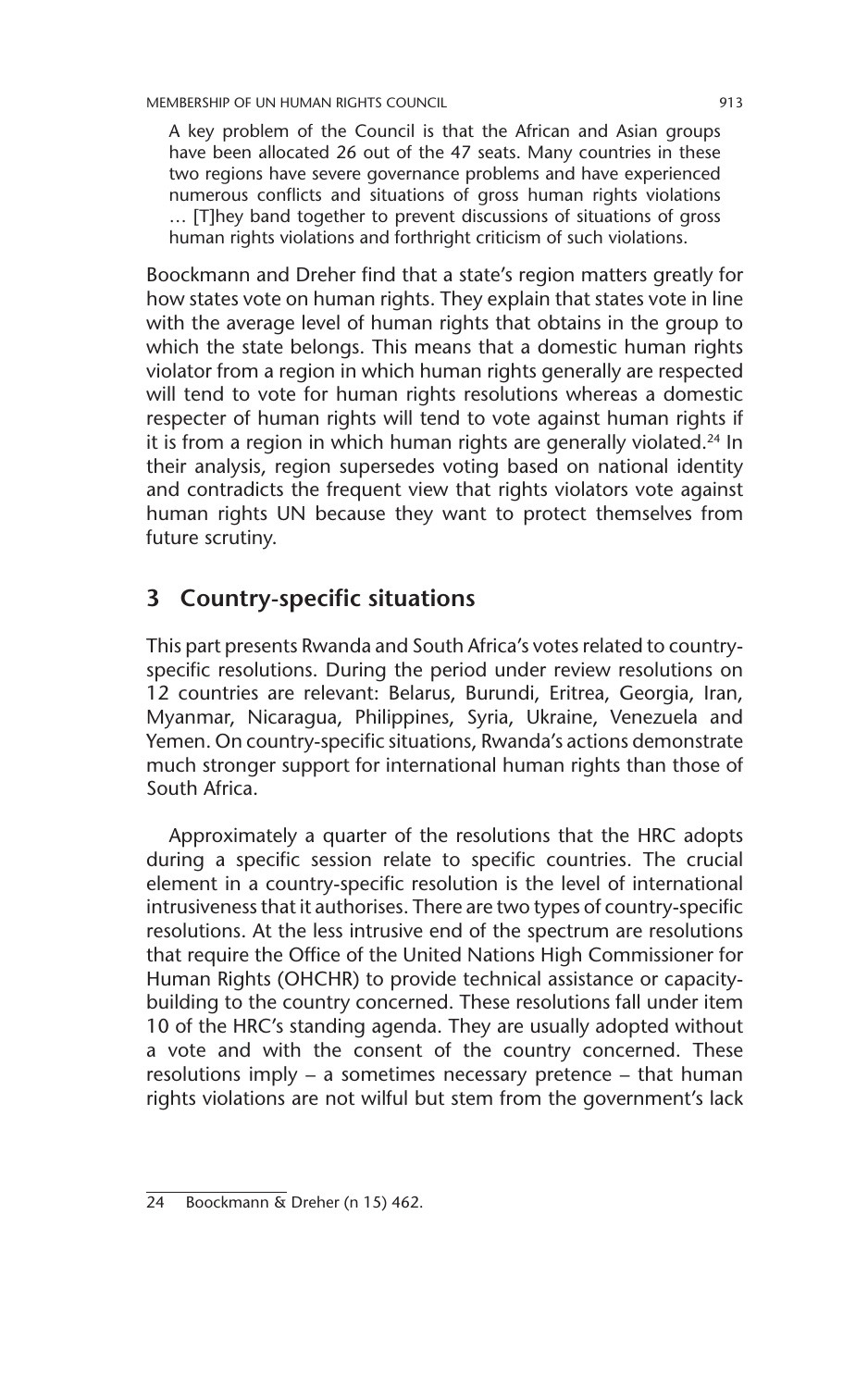of capacity and technical know-how and that the government is committed to remedying its human rights problems.

Much more intrusive and uncomfortable for the government in question are the resolutions adopted under item 4, 'Human rights situations that require the Council's attention'. These resolutions authorise investigations of the human rights situation in the particular country concerned.25 Different measures can be taken. The softest option is to ask the OHCHR to write such a report, but a stronger option is to have an independent expert or group of experts – the socalled 'special procedures' mechanism – conduct an investigation. Such a special procedures mandate is a powerful instrument at the HRC's disposal. Stronger and more intrusive still are commissions of inquiry into human rights violations in a specific country. What sets these apart from special procedures investigations is that commissions of inquiry are usually mandated to conduct investigations and collect evidence aimed at holding accountable perpetrators of human rights violations.

Item 7 on the HRC's agenda is the 'Human rights situation in Palestine and other occupied Arab territories'. The HRC adopts more resolutions on Israel than any other country. From 2017 to 2019 the HRC adopted 16 Israeli resolutions. Over the same period, the second-most resolutions were on Syria (ten) and the third-most on Myanmar (six). Rwanda and South Africa's voting records on Israelrelated resolutions are excluded from this analysis because these resolutions are so politicised and, therefore, are poor indicators of a human rights commitment.<sup>26</sup> Many states that support the alwaysstrong Israeli resolutions usually oppose strong resolutions on other countries. In 2018, for instance, African states voted for Israeli resolutions 76 per cent of the time, but only voted for resolutions on other countries 23 per cent of the time.<sup>27</sup>

Belarus has been subjected to a special procedures mandate since 2012, renewed annually. In 2019 the Special Rapporteur on the Situation of Human Rights in Belarus reported that despite years of

<sup>25</sup> Intrusive resolutions are typically adopted under item 4 on the HRC's agenda ('Human rights situations that require the Council's attention') but in recent years have also been adopted under item 2 ('Annual report of the United Nations High Commissioner for Human Rights and reports of the Office of the High Commissioner and the Secretary-General').

<sup>26</sup> During its various HRC membership terms, South Africa voted for all Israeli resolutions. During its 2017-2019 term Rwanda had to vote on 16 Israeli resolutions. It abstained on 13 and voted yes on three.

<sup>27</sup> E Jordaan 'African states at the UN Human Rights Council in 2018' South African Institute for International Affairs' 2 December 2020 12, https://saiia.org.za/ research/african-states-at-the-un-human-rights-council-in-2018/ (accessed 22 July 2021).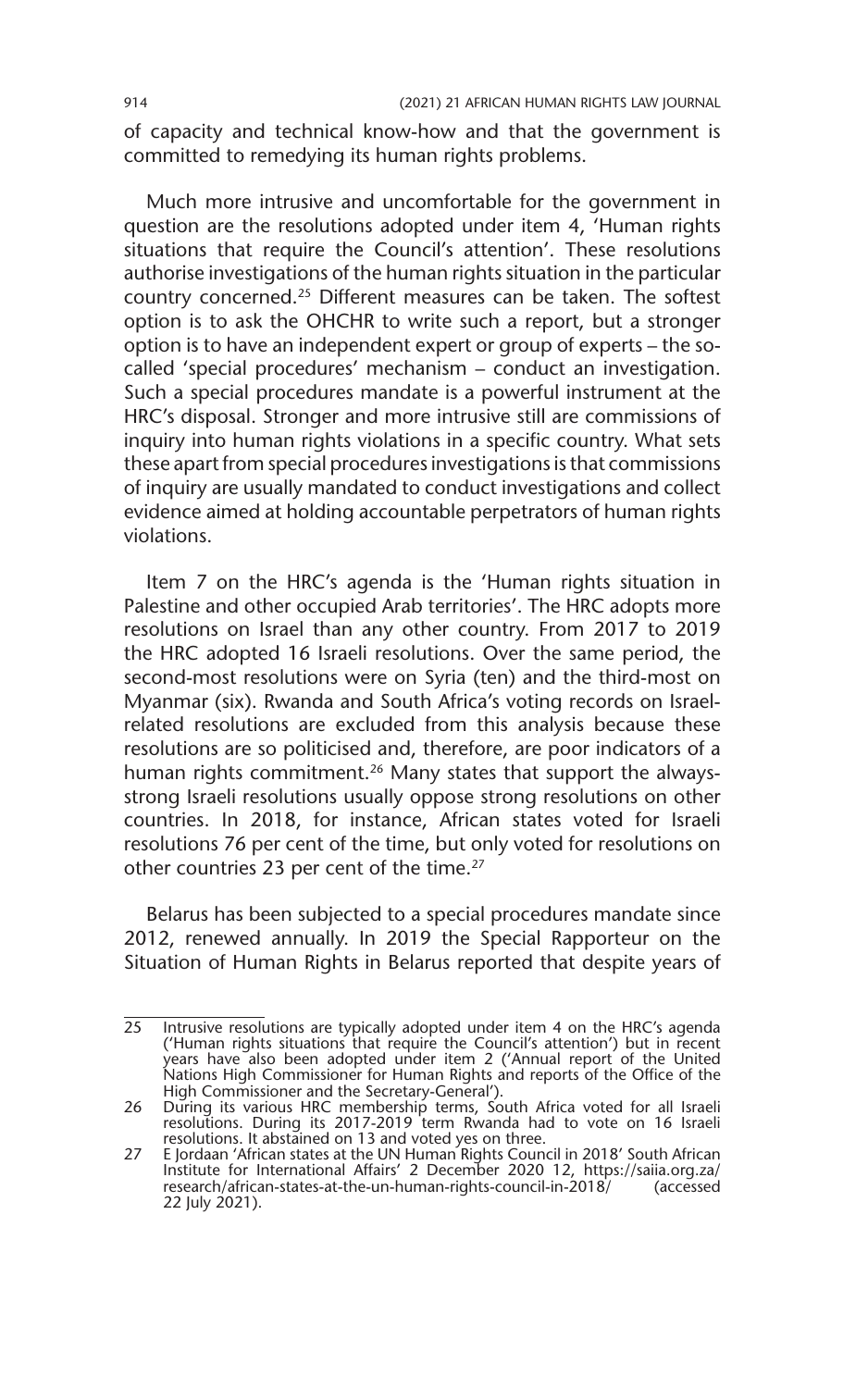recommendations, there has been no significant improvement of human rights in the country, with torture and political repression continuing as before.28 African states have shown almost no willingness to support the annual renewal of the Belarus mandate. In 2017 Ghana was the only African state to vote for the resolution; in 2018 Côte d'Ivoire was the only state. From 2017 to 2019 both Rwanda and South Africa abstained on each resolution vote.

In April 2015 Burundi's president Pierre Nkurunziza announced that he would seek a third term. Protests and a coup attempt followed. The government cracked down. After a Constitutional Court ruling in his favour, Nkurunziza was re-elected in July in a poll marred by violence and intimidation. Regime opponents increasingly used violence after Nkurunziza's re-election, as did regime forces. In September 2016 the HRC established a commission of inquiry to investigate recent human rights abuses and to identify the perpetrators to hold them accountable.29 Burundi would not allow the commission to enter the country. Nevertheless, after conducting more than 500 interviews, 30 in August 2017 the commission reported various 'extremely cruel' violations, including extrajudicial executions, enforced disappearances, torture and sexual violence.31 Government forces were the 'principal perpetrators'.32 The commission recommended prosecuting these alleged perpetrators<sup>33</sup> and extending the mandate for another year to enable further investigations.<sup>34</sup>

Burundi rejected the report, objecting on the basis that it was 'biased and based on political motives' and that the commission lacked 'objectivity' and 'Cartesian logic'.<sup>35</sup> A European Union (EU) resolution proposed extending the commission's mandate by one year.36 The African Group ran interference for Burundi by presenting a rival resolution. The African Group's resolution proposed sending three OHCHR experts to Burundi to provide technical assistance and do capacity building. Crucially, these experts were to gather information 'in cooperation with the government of Burundi, and

<sup>28</sup> Report of the Special Rapporteur on the situation of human rights in Belarus, UN Doc A/HRC/41/52 8 May 2019 3.

<sup>29</sup> Human Rights Council Resolution 33/24 Situation of human rights in Burundi, UN Doc A/HRC/RES/33/24 5 October 2016.

<sup>30</sup> Report of the Commission of Inquiry on Burundi, UN Doc A/HRC/36/54 11 August 2017 3.

<sup>31</sup> Burundi (n 30) 4.

<sup>32</sup> Burundi (n 30) 6.

<sup>33</sup> Burundi (n 30) 19. 34 Burundi (n 30) 18.

<sup>35</sup> 'Burundi statement to the Human Rights Council' 19 September 2017, https:// media.un.org/en/asset/k1q/k1qn5qpb4i (accessed 22 July 2021).

<sup>36</sup> Human Rights Council Resolution 36/19 Renewal of the mandate of the Commission of Inquiry on Burundi, UN Doc A/HRC/RES/36/19 4 October 2017.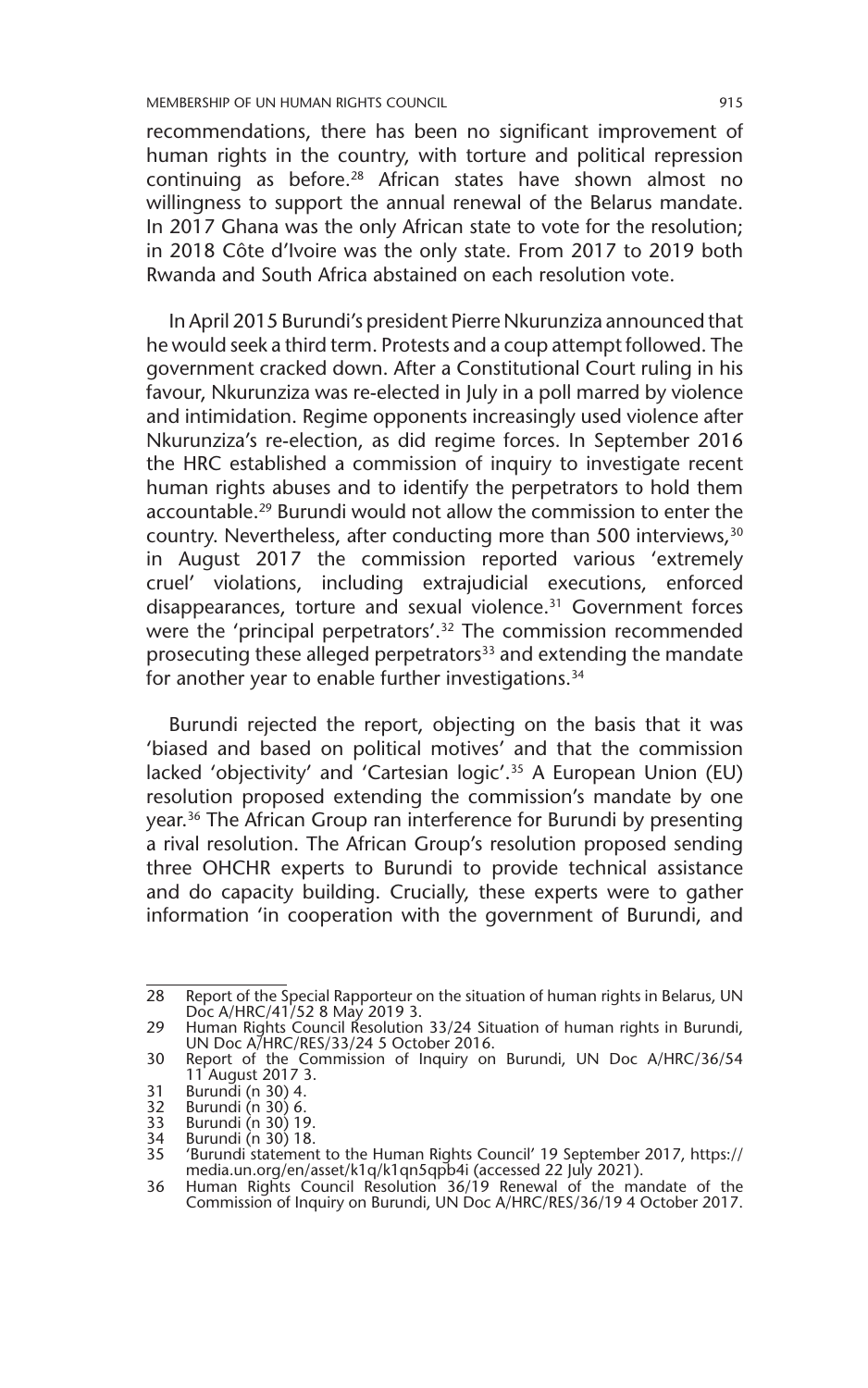to forward to the judicial authorities of Burundi such information in order to establish the truth and ensure that the perpetrators of deplorable crimes are all accountable to the judicial authorities of Burundi'.<sup>37</sup> In other words, the resolution gave the Burundi government, which was maintaining its innocence, a veto over the report and further trusted the Burundi government to investigate and prosecute its agents.

Both resolutions were adopted by vote, creating two investigative missions, yet only the mission established by the EU's resolution had a credible mandate. All African states except Botswana, which abstained, voted for the African Group's resolution and, thus, to protect Burundi from international scrutiny. Among African states, only Botswana and Rwanda voted for the EU resolution. Through this vote Rwanda was contradicting its vote on the African Group resolution – Rwanda was simultaneously protecting Burundi from, and subjecting it to, international scrutiny. By voting against the EU's resolution, South Africa remained consistent in its shielding of Burundi.

In 2018 the OHCHR experts were unable to table their report – mandated by the African Group-sponsored resolution of the previous year – as Burundi had cancelled their visas before they could begin their study.38 With serious human rights violations continuing into 2018 and the Burundian judicial system unwilling and unable to hold perpetrators to account, the commission of inquiry recommended another extension of its mandate.<sup>39</sup> Rwanda was the only African state to support the resolution that put the commission's recommendation into effect.<sup>40</sup> South Africa abstained. In 2019 it was the same story. The commission of inquiry reported that serious human rights violations, including crimes against humanity, were continuing unabated and with impunity, and so recommended an extension of its mandate for another year.<sup>41</sup> Rwanda again was the only African state to support extending the commission's mandate, while five African states opposed the resolution and the rest, including South Africa, abstained.

<sup>37</sup> Human Rights Council Resolution 36/2 Mission by the Office of the United Nations High Commissioner for Human Rights to improve the human rights situation and accountability in Burundi, UN Doc A/HRC/RES/36/2 4 October 2017.

<sup>38</sup> Human rights situation in Burundi: Note by the Secretariat' UN Doc A/ HRC/39/40 20 August 2018.

<sup>39</sup> Report of the Commission of Inquiry on Burundi, UN Doc A/HRC/39/63 8 August 2018 16.

<sup>40</sup> Human Rights Council Resolution 39/14 Situation of Human Rights in Burundi, UN Doc A/HRC/RES/39/14 2 October 2018.

<sup>41</sup> Report of the Commission of Inquiry on Burundi, UN Doc A/HRC/42/49 6 August 2019 17-18.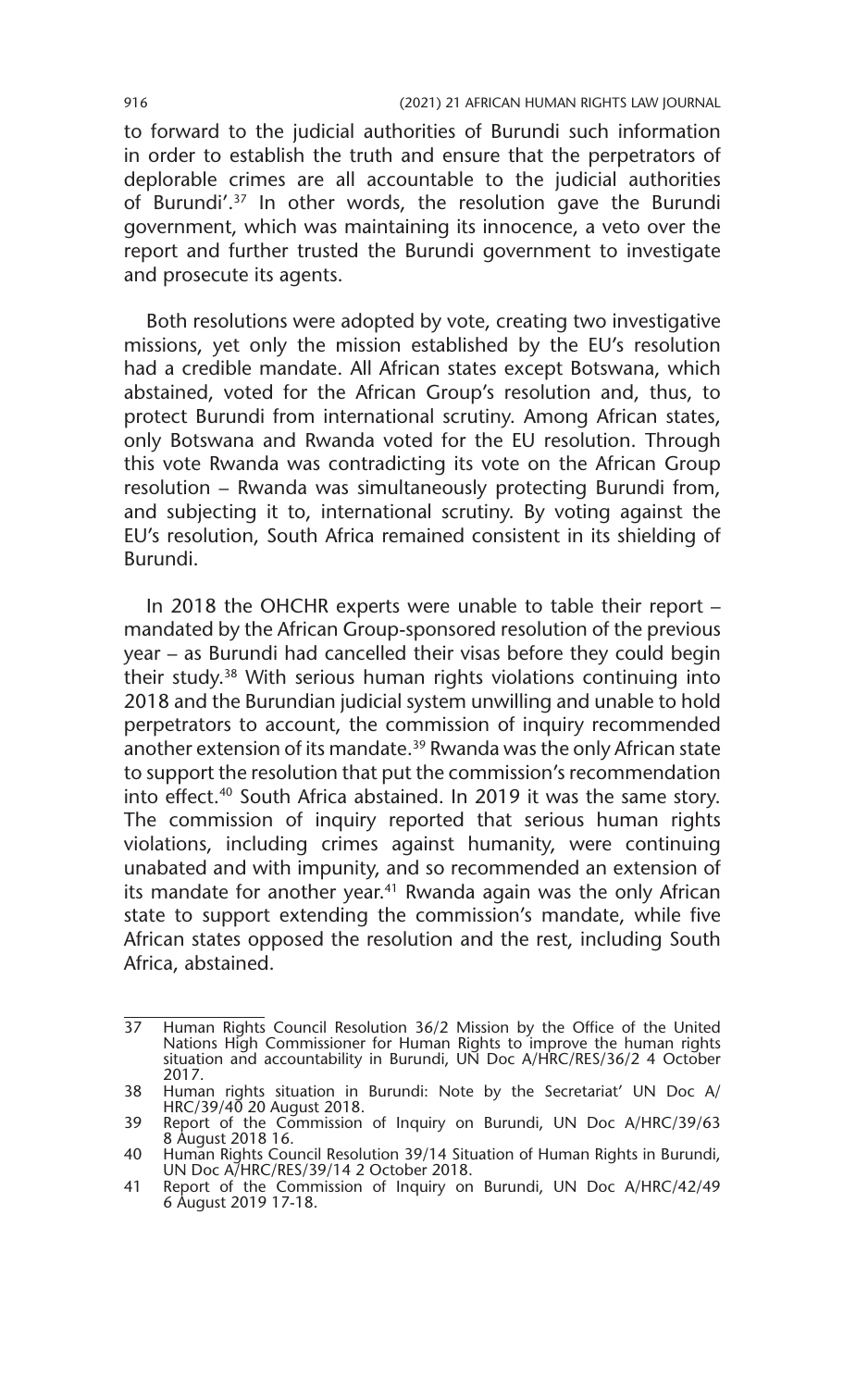MEMBERSHIP OF UN HUMAN RIGHTS COUNCIL 917

Despite positive human rights developments in Iran in recent years, the regime has remained highly repressive.<sup>42</sup> There has been a special procedures mandate on Iran since 2011. In recent years the vast majority of African states have abstained on the annual Iran resolution vote. In 2017 Rwanda and Botswana were the only African states to support the resolution. Rwanda, however, abstained in 2018 and 2019. South Africa abstained during all three years.

HRC resolutions on Georgia (2017-2019) and Ukraine (2014- 2017, 2019) relate to countries that have experienced Russian military intervention and that contain areas controlled by Russianbacked separatists. These item 10 resolutions had the support of the Georgian and Ukrainian governments, respectively, and mandated the provision of technical assistance and capacity building.

The 2017 Georgia draft resolution, sponsored by Georgia and co-sponsored by mostly Western states, highlighted human rights violations in the disputed regions of South Ossetia and Abkhazia and recorded that UN human rights monitors had been denied access to these regions. The draft resolution demanded access for the OHCHR and asked for an OHCHR report.<sup>43</sup> Although OHCHR representatives were not allowed to enter South Ossetia and Abkhazia, the ensuing report expressed concern about the inability of persons displaced from these regions to return and found that the available evidence pointed to widespread discrimination on the basis of ethnicity.<sup>44</sup> The OHCHR also concluded that according to available information discrimination on the basis of ethnicity was widespread in the disputed regions.<sup>45</sup> The 2018 resolution on Georgia expressed concern at such discrimination and the fact that internally-displaced persons had not been able to return to their homes. The resolution requested another OHCHR report.46 In 2019 the HRC's actions with regard to Georgia was a repeat of those of the previous years.

A 2014 OHCHR report remarked that human rights in Ukraine depended 'on the sovereignty and territorial integrity' of the country. The OHCHR concluded that Russia had acted in violation of these principles and thus was undermining 'the enjoyment of human rights

<sup>42</sup> Report of the Special Rapporteur on the situation of human rights in the Islamic Republic of Iran, UN Doc A/HRC/40/67 30 January 2019 17.

<sup>43</sup> Human Rights Council Draft Resolution 34/L.13 Cooperation with Georgia, UN

Doc A/HRC/34/L.13 17 March 2017. 44 Report of the United Nations High Commissioner for Human Rights on Cooperation with Georgia UN Doc A/HRC/36/65 17 August 2017 7, 16.

<sup>45</sup> Report on Cooperation with Georgia (n 44) 16.

<sup>46</sup> Human Rights Council Resolution 37/40, Cooperation with Georgia, UN Doc A/ HRC/RES/37/40 9 April 2018.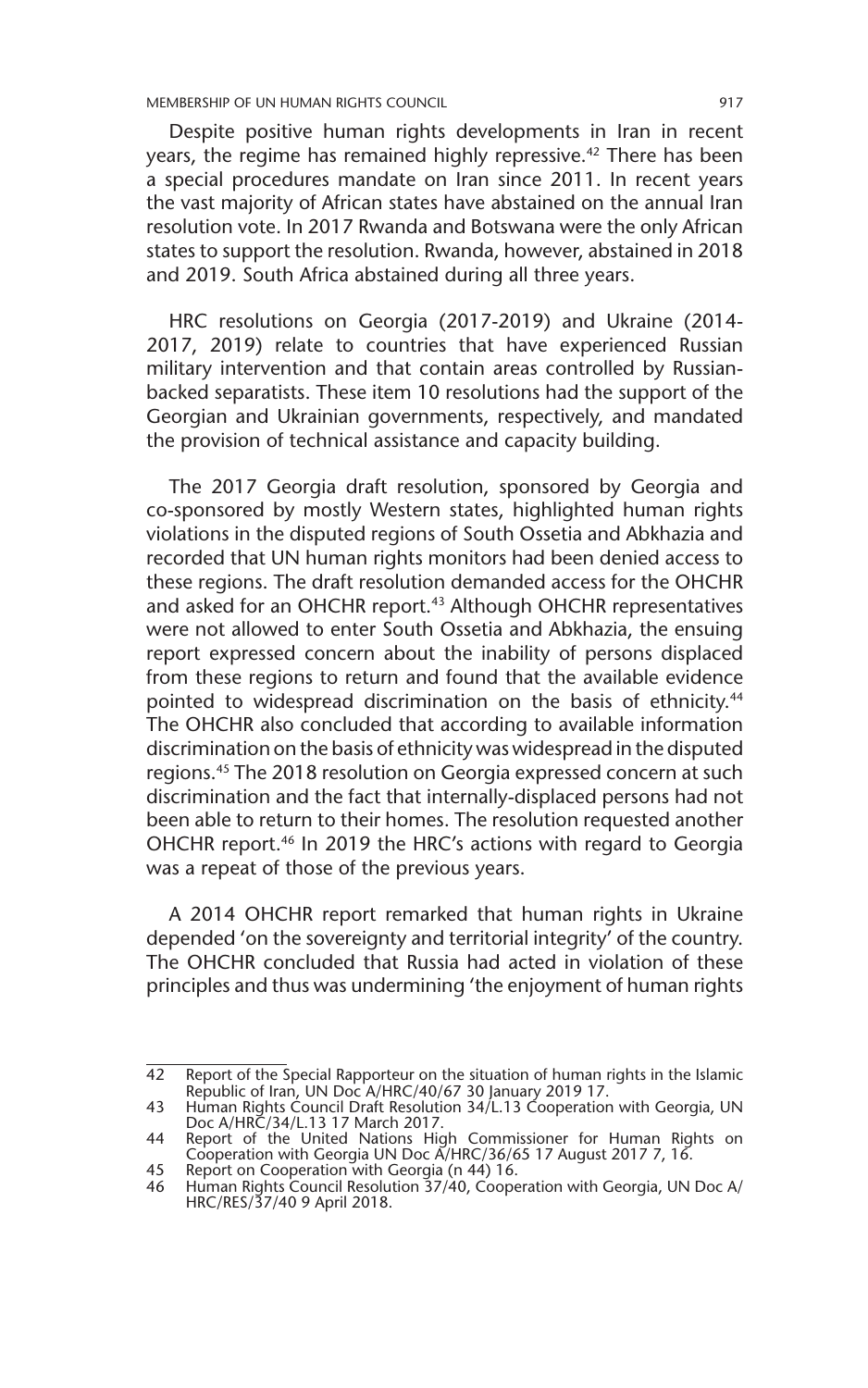and fundamental freedoms' in Ukraine.47 In 2017 the HRC adopted, as during the preceding three years, a resolution on Ukraine. The resolution, 'Cooperation with and assistance to Ukraine in the field of human rights', welcomed the OHCHR's reporting on Ukraine and asked the OHCHR to continue monitoring and reporting on the human rights situation in Ukraine.<sup>48</sup> There was no 2018 resolution on Ukraine, but the 2019 text was similar to that of 2017.

Even though these technical assistance and capacity-building resolutions had the support of the Georgian and Ukrainian governments, respectively, the aforementioned resolutions all went to a vote. Against the backdrop of intense major power interests in the conflicts in Georgia and Ukraine, many states remained on the margins, with about half of the HRC typically abstaining on resolution votes. South Africa has been one such state, having abstained on all the Georgia and Ukraine resolutions. While Rwanda abstained on all the Georgia resolutions, it was one of the very few African states to vote yes on the Ukraine resolutions.49

Following the Syrian government's crackdown on anti-regime protests that had sprung up as part of the Arab Spring, the country descended into civil war. The horrors and complexity of that conflict need not be recounted here.<sup>50</sup> In April 2011 the HRC began adopting resolutions on Syria. Since March 2012 the HRC has adopted a resolution on the Syrian conflict at each of its general sessions. In August 2011 the HRC created a commission of inquiry on Syria mandated to establish the facts and 'to identify those responsible with a view to ensuring that perpetrators of violations, including those that may constitute crimes against humanity, are held accountable'.<sup>51</sup> The Syria resolutions expressed concern about the victims, condemned the violence, listed the atrocities, renewed the commission of inquiry's mandate, and criticised the Syrian government's lack of cooperation with it. Between 2017 and 2019 the HRC adopted ten resolutions on human rights in Syria, one of which focused specifically on Syrian government's siege and

<sup>47</sup> 'Report of the United Nations High Commissioner for Human Rights on the situation of human rights in Ukraine', UN Doc A/HRC/27/75 19 September 2014 8-10.

<sup>48</sup> Human Rights Council Draft Resolution 35/L.10 Cooperation with and assistance to Ukraine in the field of human rights, UN Doc A/HRC/35/L.10 22 November 2017.

<sup>49</sup> In 2017 Côte d'Ivoire, Ghana and Nigeria also voted for the Ukraine Resolution.

In 2019 Rwanda was the only African state to do so. 50 Z Laub 'Syria's civil war: The descent into horror' Council on Foreign Relations 17 March 2021, https://www.cfr.org/article/syrias-civil-war (accessed 23 July 2021).

<sup>51</sup> Human Rights Council Resolution S-17/1 Situation of human rights in the Syrian Arab Republic, UN Doc A/HRC/RES/S-17/1 23 August 2011.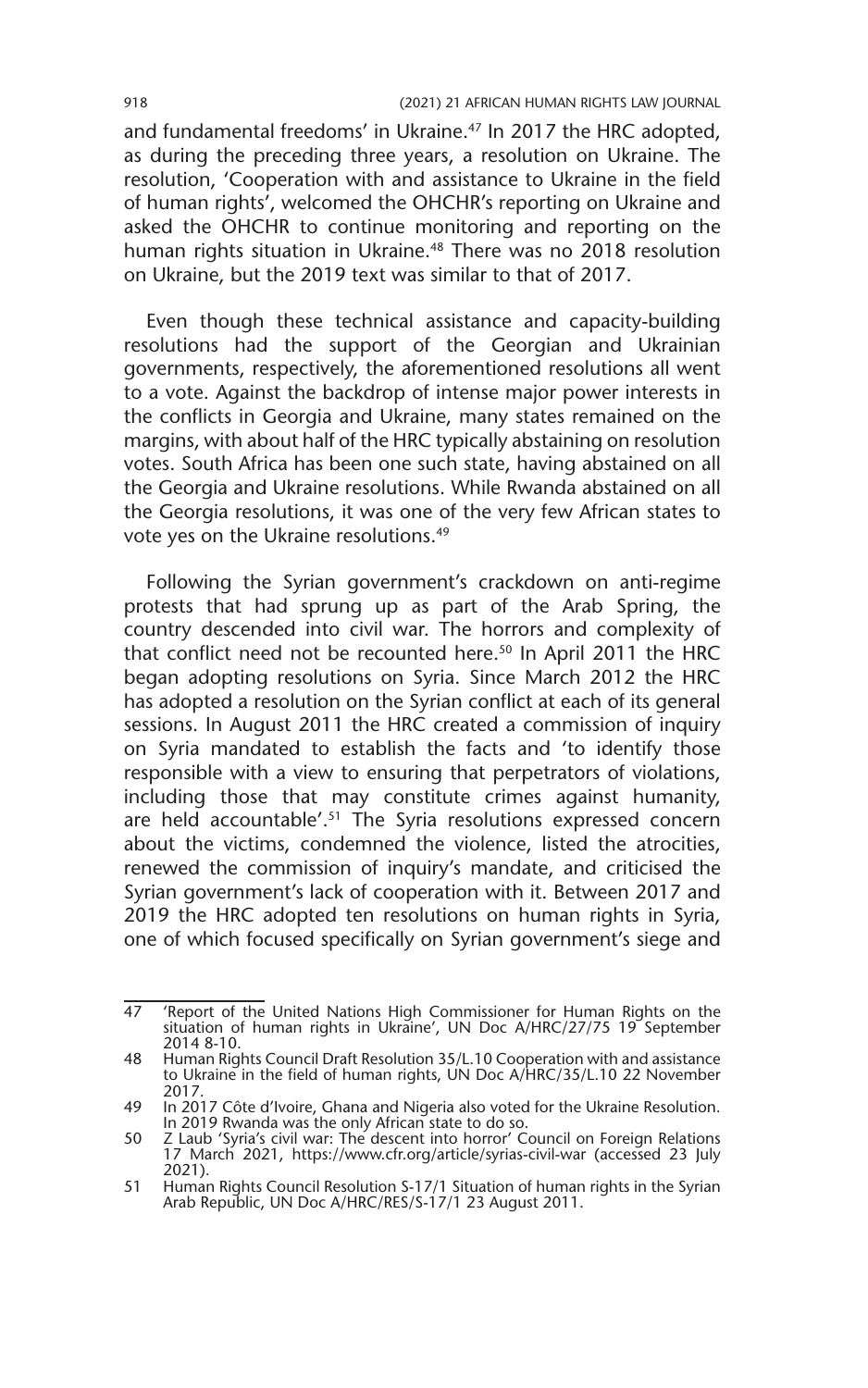MEMBERSHIP OF UN HUMAN RIGHTS COUNCIL 919

bombardment of Eastern Ghouta. These resolutions consistently passed with the support of an absolute majority. Despite the extent of the violence and violations in Syria, South Africa never supported the resolutions, abstaining on all ten. Rwanda's record on Syria, while not without blemish, clearly was in support of human rights. Rwanda voted for all ten resolutions in question. Rwanda's failures concern hostile amendments on the four Syria resolutions adopted in 2018. There were 17 such proposed amendments, all sponsored by Russia. The proposed amendments mainly complained about sanctions targeting certain Syrian government agencies and individuals and tried to characterise regime opponents as terrorists.<sup>52</sup> As in the case of South Africa, Rwanda abstained on all the amendment votes.

Since 1992 there has a been special procedures mandate on human rights in Myanmar. The plight of the Rohingya, a longpersecuted Muslim minority, was typically addressed as part of the annual Myanmar resolutions.<sup>53</sup> In June 2015 the HRC for the first time adopted a resolution that addressed the situation of the Rohingya more directly. This resolution, sponsored by the Organisation of Islamic Cooperation (OIC) and adopted without a vote, asked the OHCHR to report on human rights violations against the Rohingya.<sup>54</sup> The resulting report described extensive violations against the Rohingya but also noted that Myanmar was going through a political transition and thus recommended giving the new regime space to remedy the situation.<sup>55</sup> However, the persecution of the Rohingya did not let up.

In March 2017 the HRC, through a consensually-adopted resolution, dispatched a fact-finding mission to Myanmar to ensure 'full accountability for perpetrators and justice for victims'.56 The ethnic cleansing of the Rohingya continued. In December 2017 the HRC called a special session. The UN High Commissioner for Human

<sup>52</sup> Human Rights Council Amendments to Draft Resolution A/HRC/37/L.1, UN Docs A/HRC/37/L.2-5 2 March 2018; Human Rights Council Amendment to Draft Resolution A/HRC/37/L.38, UN Doc A/HRC/37/L.60 21 March 2018; Human Rights Council Amendments to Draft Resolution A/HRC/38/L.20, UN Docs A/HRC/38/L.28-31 4 July 2018.

<sup>53</sup> Human Rights Council Resolution 28/23 Situation of human rights in Myanmar, UN Doc A/HRC/RES/28/23 2 April 2015.

<sup>54</sup> Human Rights Council Resolution 29/21 Situation of human rights of Rohingya Muslims and other minorities in Myanmar', UN Doc A/HRC/RES/29/21 22 July 2015.

<sup>55</sup> Report of the United Nations High Commissioner for Human Rights on the situation of human rights of Rohingya Muslims and other minorities in Myanmar, UN Doc A/HRC/32/18 28 June 2016 15.

<sup>56</sup> Human Rights Council Resolution 34/22 Situation of human rights in Myanmar, UN Doc A/HRC/RES/34/22 3 April 2017.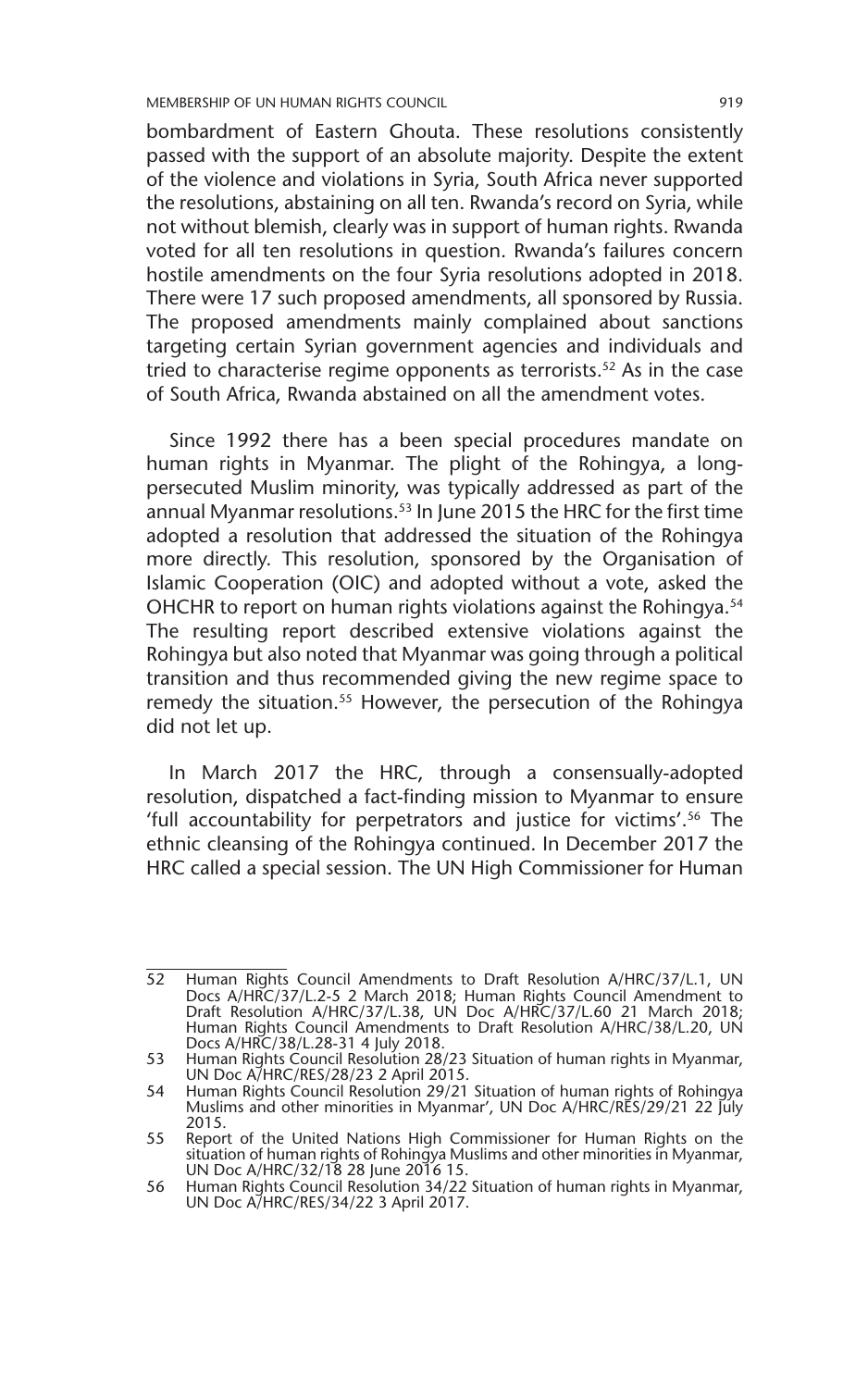Rights cited acts of 'appalling barbarity' against the Rohingya'.<sup>57</sup> An OIC-led resolution asked the UN High Commissioner for Human Rights for a report on the situation of the Rohingya and to monitor Myanmar's cooperation with UN investigations.<sup>58</sup> The resolution was adopted with strong support: 33-3-9 (yes-no-abstain). A March 2018 resolution, adopted 32-5-10, criticised Myanmar for not cooperating with the international fact-finding mission.<sup>59</sup> In September 2018 the mission reported widespread 'horrifying' violations that 'undoubtedly amount to the gravest crimes under international law'.<sup>60</sup> The mission recommended that 'named senior generals of the Myanmar military should be investigated and prosecuted in an international criminal tribunal for genocide, crimes against humanity and war crimes'.<sup>61</sup> Following this recommendation, the HRC adopted a resolution (vote count 35-3-7), sponsored by the OIC and the EU, to establish a mechanism to expedite criminal proceedings, the Independent Investigative Mechanism for Myanmar.62 Two 2019 resolutions, adopted with overwhelming support, called on Myanmar to cooperate with the various UN human rights mechanisms working in the country.63 Rwanda voted yes on all six of the abovementioned resolutions. South Africa, despite the horrors visited upon the Rohingya, abstained in 2017 and 2018 and only in 2019 began to vote in favour of the Myanmar resolutions.

The Yemeni Civil War began in March 2015. After a number of stymied attempts,<sup>64</sup> in September 2017 the HRC adopted a Dutch-led resolution mandating a group of eminent international and regional experts to, among other things, 'establish the facts and circumstances surrounding the alleged violations and abuses

<sup>57</sup> Zeid Ra'ad Al Hussein 'Statement: Special session of the Human Rights Council on the human rights situation of the minority Rohingya Muslim population and other minorities in the Rakhine State of Myanmar' 5 December 2017, http://www.ohchr.org/EN/HRBodies/HRC/Pages/NewsDetail. aspx?NewsID=22487&LangID=E (accessed 22 July 2021).

<sup>58</sup> Human Rights Council Resolution S-27/1 Situation of human rights of Rohingya Muslims and other minorities in Myanmar, UN Doc A/HRC/RES/S-27/1 8 December 2017.

<sup>59</sup> Human Rights Council Resolution 37/32 Situation of Human Rights in Myanmar, UN Doc A/HRC/RES/37/32 9 April 2018.

<sup>60</sup> Report of the Independent International Fact-Finding Mission on Myanmar, UN Doc A/HRC/39/64 12 September 2018 19.

<sup>61</sup> Report on Myanmar (n 60) 1.

<sup>62</sup> Human Rights Council Draft Resolution 39/L.22 Situation of human rights of Rohingya Muslims and other minorities in Myanmar, UN Doc A/HRC/39/L.22 22 September 2018.

<sup>63</sup> Human Rights Council Resolution 40/29 Situation of human rights in Myanmar, UN Doc A/HRC/RES/40/29, 11 April 2019; Human Rights Council Resolution 42/3 Situation of human rights of Rohingya Muslims and other minorities in Myanmar, UN Doc A/HRC/RES/42/3 3 October 2019.

<sup>64</sup> P Wintour 'Renewed calls for inquiry into alleged human rights violations in Yemen' *Guardian* 19 September 2016, https://www.theguardian.com/ world/2016/sep/19/renewed-inquiry-alleged-human-rights-violations-yemenhouthi (accessed 23 July 2021).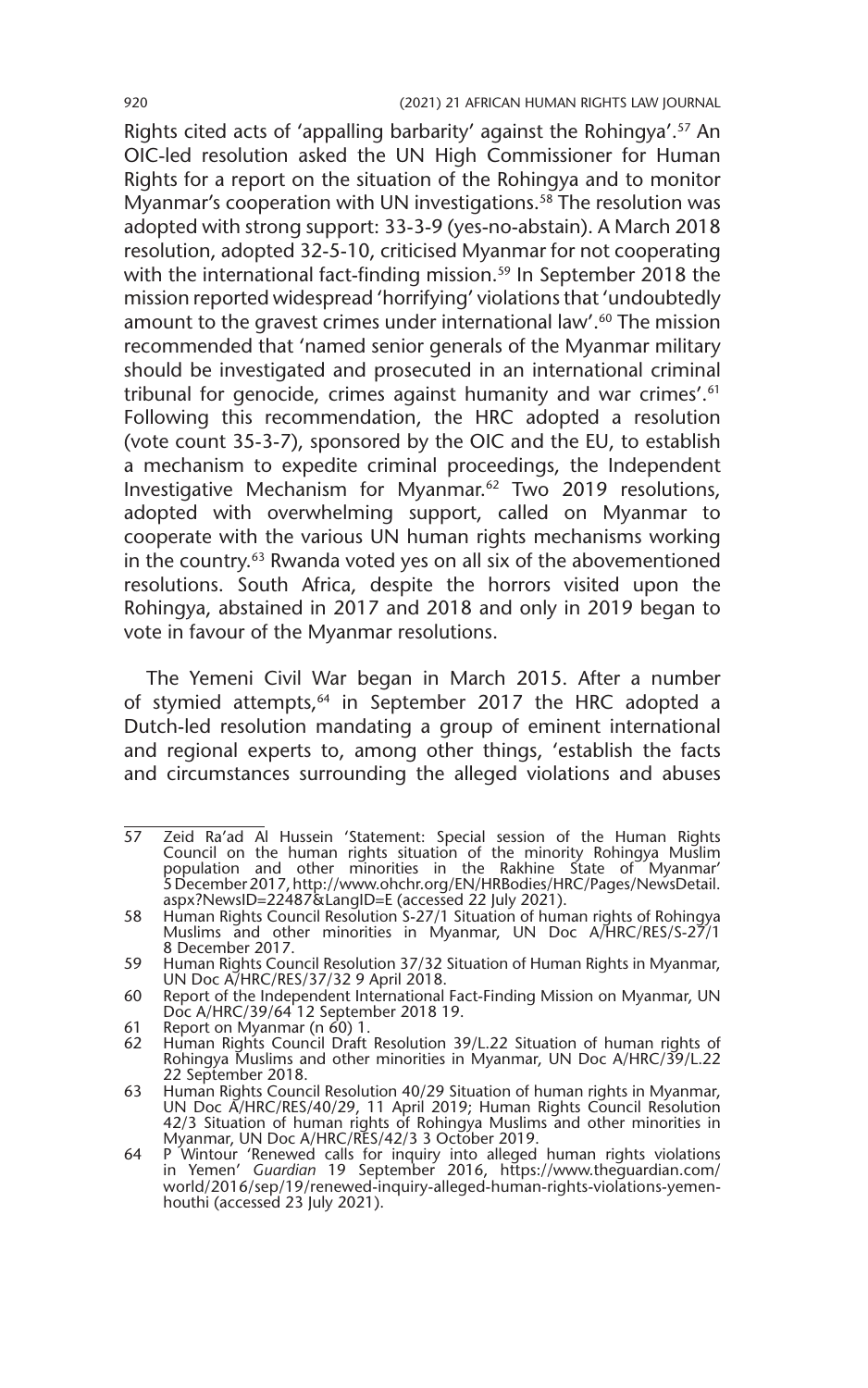and, where possible, to identify those responsible'. Significantly, the resolution did not state that the purpose of such information gathering was to bring perpetrators to account, $65$  as was the case with resolutions on Burundi and Syria.

In August 2018 the expert group presented its report. It found that the governments of Yemen, Saudi Arabia and the United Arab Emirates (UAE) were perpetrating violations such as unlawful killing, arbitrary detention, rape, torture and enforced disappearance, and were in violation of principles of distinction, proportionality and precaution.<sup>66</sup> To help readers understand the conflict, the report contained a list of those involved on various sides. It was not an indictment, but with Saudi Crown Prince Mohammad bin Salman's name on the list, Saudi Arabia opposed a 2018 resolution to extend the expert group's mandate.<sup>67</sup> The 2018 resolution was adopted by a vote of 21-8-18. Unlike after the 2017 resolution, the government of Yemen now refused to allow the expert group to enter the country. Nevertheless, the expert group brought out its report, identifying Saudi Arabia, UAE, Yemen as well as the '*de facto* authorities' responsible for a range of human rights violations, many tantamount to war crimes. The expert group further identified persons who may have been responsible for international human rights crimes and gave the names to the High Commissioner for Human Rights. The 2019 resolution to extend the mandate of the expert group continued to receive pushback and was adopted by a margin similar to the previous year, 22-12-11. Yemen is the only country-specific situation where South Africa's record is superior to that of Rwanda. Both states abstained on the 2018 resolution. In 2019, however, Rwanda again abstained while South Africa voted yes.

Rwanda and South Africa also had to consider new resolutions on two Latin American countries. In response to the Nicaraguan government's brutal response to a series of protests that began in April 2018,<sup>68</sup> and in 2019 the HRC adopted a resolution asking the

<sup>65</sup> Human Rights Council Resolution 36/31 Human rights, technical assistance and capacity-building in Yemen, UN Doc A/HRC/RES/36/31 3 October 2017.

<sup>66</sup> Report of the United Nations High Commissioner for human rights containing the findings of the Group of Eminent International and Regional Experts and a summary of technical assistance provided by the Office of the High Commissioner to the National Commission of Inquiry, UN Doc A/HRC/39/43 17 August 2018 14-15.

<sup>67</sup> Human Rights Council Resolution 39/16 Human rights situation in Yemen, UN Doc A/HRC/RES/39/16 5 October 2018.

<sup>68</sup> Human rights violations and abuses in the context of protests in Nicaragua: 18 April-18 August 2018, Report by the Office of the United Nations High Commissioner for Human Rights August 2018.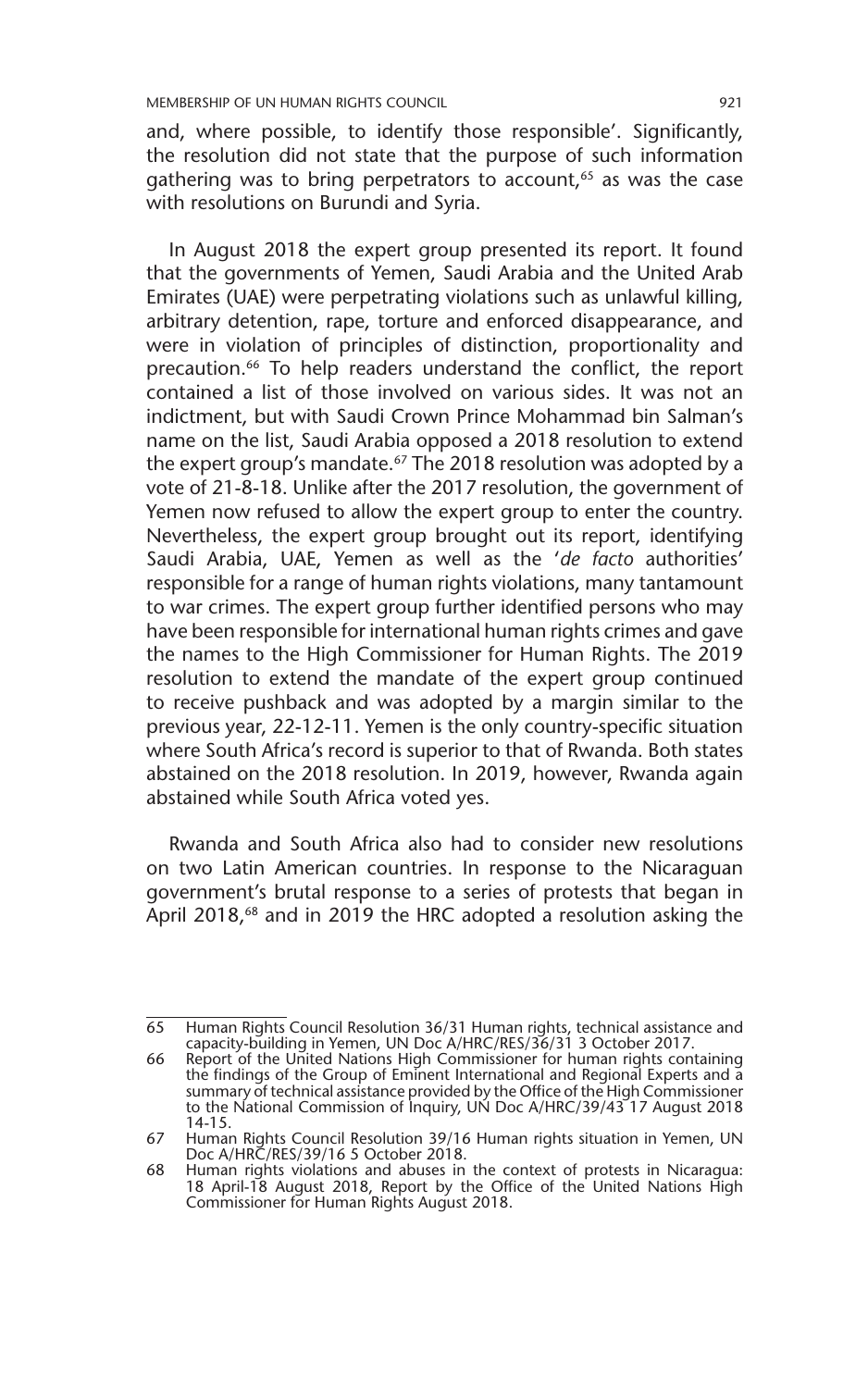OHCHR for a report on human rights in the country.<sup>69</sup> The resolution was adopted without an absolute majority and a large number of abstentions, 23-3-21. Both Rwanda and South Africa abstained.

In 2018 the HRC adopted its first resolution on Venezuela<sup>70</sup> in response to the economic collapse and growing authoritarianism in the country.71 The resolution asked the OHCHR for a comprehensive report on human rights in Venezuela. The resultant report listed human rights violations such the failure to secure the rights to food and health, extrajudicial executions, the lack of an independent judiciary, shrinking democratic space, and severe political repression.<sup>72</sup> The question was what to do about the report. Two options were put on the table.

The first was an Iran and Russia-sponsored resolution, 'Strengthening cooperation and technical assistance in the field of human rights in the Bolivarian Republic of Venezuela'.<sup>73</sup> Introducing the resolution, which had the support of the Venezuelan government,<sup>74</sup> Iran emphasised the importance of cooperation and respect for Venezuelan sovereignty. Indeed, the resolution hardly mentioned human rights violations, referring to them as 'concerns with regard to the situation of human rights in the country'.75 The resolution asked the OHCHR for a report on human rights in Venezuela to 'ensure the accountability of perpetrators and redress for victims', but the duty of accountability was assigned to the Venezuelan government. Various Latin American states, $76$  however, rejected the resolution by citing Venezuela's 'lack of genuine commitment to human rights' and urged other states to vote against it.<sup>77</sup> These Latin American states recognised the importance of international cooperation on

<sup>69</sup> Human Rights Council Resolution 40/2 Promotion and protection of human rights in Nicaragua, UN Doc A/HRC/RES/40/2 4 April 2019.

<sup>70</sup> Human Rights Council Resolution 39/1 Promotion and protection of human rights in the Bolivarian Republic of Venezuela, UN Doc A/HRC/RES/39/1 3 October 2018.

<sup>71</sup> Human rights violations in the Bolivarian Republic of Venezuela: A downward spiral with no end in sight, Report by the Office of the United Nations High Commissioner for Human Rights June 2018.

<sup>72</sup> Human rights in the Bolivarian Republic of Venezuela: Report of the United Nations High Commissioner for Human Rights, UN Doc A/HRC/41/18 9 October 2019.

<sup>73</sup> Human Rights Council Resolution 42/4 Strengthening cooperation and technical assistance in the field of human rights in the Bolivarian Republic of Venezuela, UN Doc A/HRC/RES/42/4 3October 2019.

<sup>74</sup> 'Iran statement to the Human Rights Council' 26 September 2019, https:// media.un.org/en/asset/k18/k18aqw8f4u (accessed 22 July 2021).

<sup>75</sup> Human Rights Council Resolution 42/4 (n 73).<br>76 Argentina, Brazil, Chile and Peru.<br>77 Teru statement to the Human Rights Council

Argentina, Brazil, Chile and Peru.

<sup>77</sup> 'Peru statement to the Human Rights Council' 26 September 2019, https:// media.un.org/en/asset/k18/k18aqw8f4u (accessed 22 July 2021).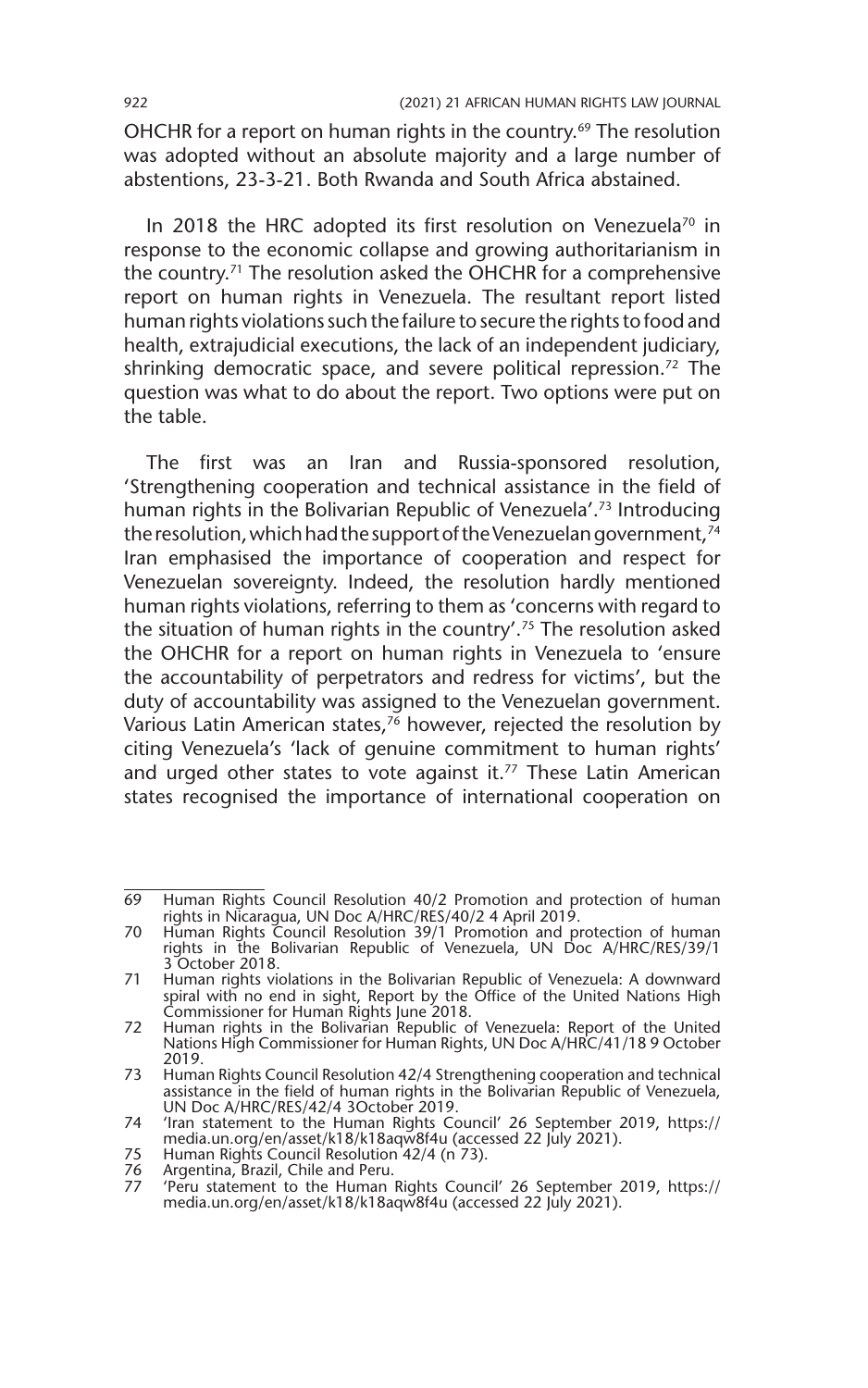human rights, but insisted that there should also be accountability for those who violate human rights.78

The second response to the OHCHR's report was a resolution, sponsored by Peru, Canada and nine other Latin American states, to create an independent international fact-finding mission 'to investigate extrajudicial executions, enforced disappearances, arbitrary detentions and torture and other cruel, inhumane or degrading treatment since 2014 with a view to ensuring full accountability for perpetrators and justice for victims'.79

Rwanda and South Africa's records on Venezuela are both uneven, but with nothing to redeem South Africa's. Rwanda, at least, supported the 2018 resolution on Venezuela, whereas South Africa abstained. In 2019 both abstained from the vote to create a fact-finding mission and, by voting for Iran and Russia's resolution, shielded Venezuela from international scrutiny over its rights record.

In 2019 the HRC adopted its first resolution on the Philippines. It took the HRC three years to adopt such a resolution – upon assuming office on 30 June 2016, Philippine President Rodrigo Duterte immediately unleashed a vicious campaign of extrajudicial killing upon those allegedly involved in the local drug trade. Despite the extent of the violations in the Philippines, the tepid resolution asking the OHCHR for a report on the human rights situation in the Philippines passed with only weak support, 18-14-15. Rwanda and South Africa abstained.

The HRC adopted its first resolution on Eritrea in 2012.<sup>80</sup> It was sponsored by Djibouti, Nigeria and Somalia. The resolution was strong – it created a special procedures mandate on human rights in the country – and was adopted without a vote. In 2014 the HRC created a commission of inquiry to investigate violations of international human rights law.<sup>81</sup> In 2015 the commission's mandate was broadened, so the purpose of the investigations became to ensure 'full accountability' for human rights crimes.<sup>82</sup> The incisiveness of these resolutions and the ease with which they were adopted (always without a vote) reflected Eritrea's diplomatic isolation. In

<sup>78</sup> As above.<br>79 Human B

<sup>79</sup> Human Rights Council Resolution 42/25 Situation of human rights in the Bolivarian Republic of Venezuela, UN Doc A/HRC/RES/42/25 8 October 2019.

<sup>80</sup> Human Rights Council Resolution 20/20 Situation of human rights in Eritrea, UN Doc A/HRC/RES/20/20 17 July 2012. 81 Human Rights Council Resolution 26/24 Situation of human rights in Eritrea, UN

Doc A/HRC/RES/26/24 14 July 2014.

<sup>82</sup> Human Rights Council Resolution 29/18 Situation of human rights in Eritrea, UN Doc A/HRC/RES/29/18 22 July 2015.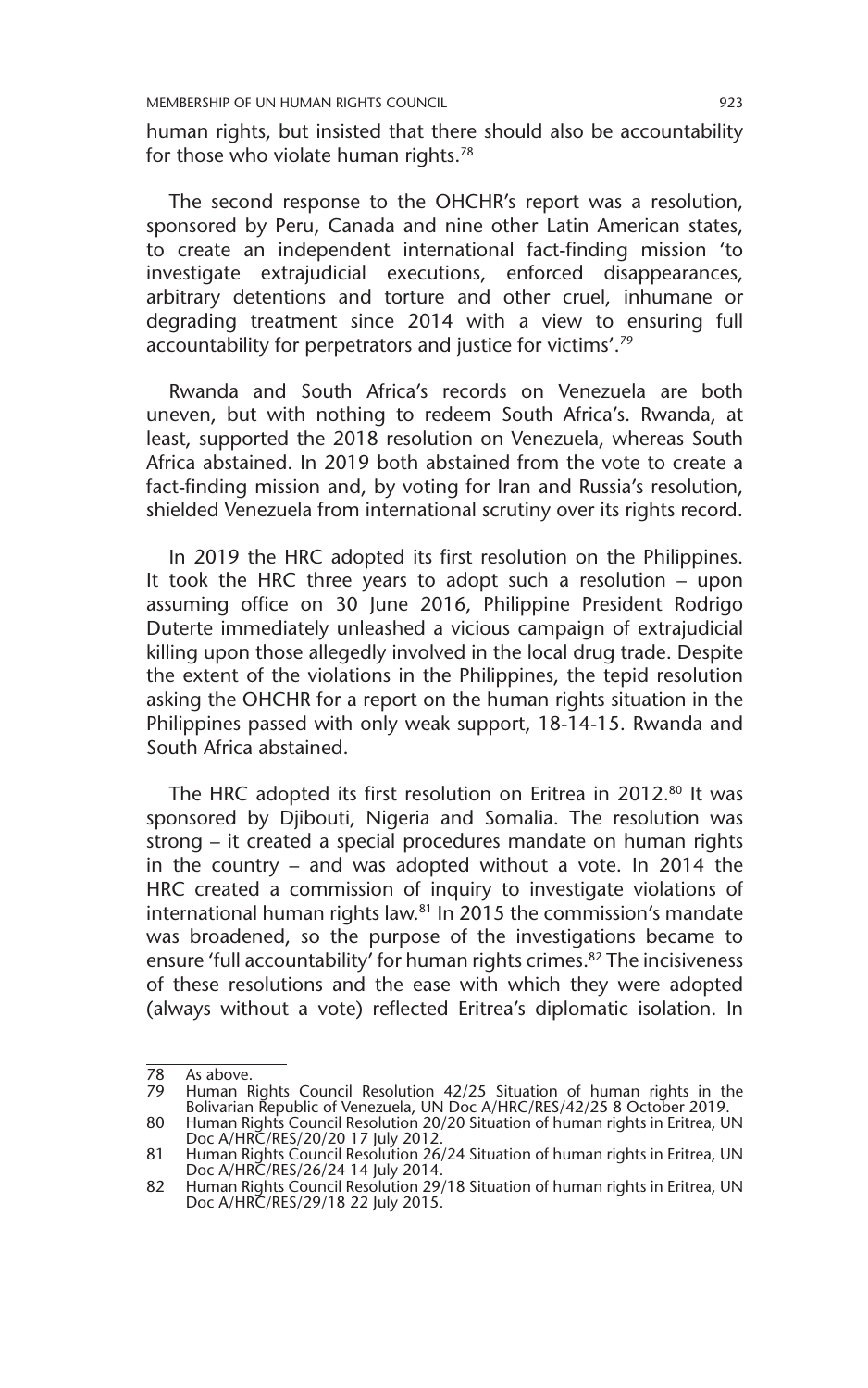2019, however, the usual African sponsors of the resolution melted away. This retreat was not the result of an improvement of human rights in Eritrea, but was an acknowledgment of improved relations between Eritrea and Ethiopia. The Netherlands stepped in to sponsor the Eritrean resolution<sup>83</sup> and ensure its continuation.<sup>84</sup> Eritrea objected to three paragraphs in the draft resolution and called for votes on these. The relevant paragraphs proposed extending the special procedures mandate, called on Eritrea to cooperate with the mandate holder, and asked the UN Secretary-General to support the mandate holder. Eritrea's proposals to excise these paragraphs were voted down. The resolution was also put to a vote. Rwanda and South Africa both failed to uphold human rights, abstaining on the paragraph and resolution votes.

In six of the 12 country situations discussed above, Rwanda's record demonstrated stronger support for human rights than that of South Africa: Burundi, Iran, Myanmar, Syria, Ukraine and Venezuela. In five cases, Rwanda and South Africa's records were the same: Belarus, Eritrea, Georgia, Nicaragua and the Philippines. There was only one country situation where South Africa's actions were more supportive of human rights than those of Rwanda: Yemen. During 2017 and 2018 South Africa almost always abstained; its only deviations were to protect the regime in Burundi. In 2019 South Africa's default position remained abstention, but despite a vote to protect the rights-violating government of Venezuela, South Africa displayed a slight but uncharacteristic turn towards human rights through its 'yes' votes on Yemen and Myanmar, the first time in the history of the HRC that South Africa voted 'yes' on an intrusive resolution on a country other than Israel. Rwanda's record is more varied than South Africa's, oscillating between abstention and support for countryspecific resolutions. Only twice did Rwanda support an anti-human rights position: the 2017 African Group resolution on Burundi and the 2019 Iran and Russian-sponsored resolution to protect Venezuela.

#### **4 Civil and political rights**

This part presents Rwanda and South Africa's records on civil and political rights. As in the previous part, the focus falls on resolutions on which there was voting either on the resolution or on proposals to amend it. Resolutions on civil and political rights, as well as on

<sup>83</sup> Human Rights Council Resolution 41/1 Situation of human rights in Eritrea, UN Doc A/HRC/RES/41/1 17 July 2019.

<sup>84</sup> 'Netherlands statement to the Human Rights Council' 11 July 2019, https:// media.un.org/en/asset/k1d/k1dysgj88d (accessed 22 July 2021).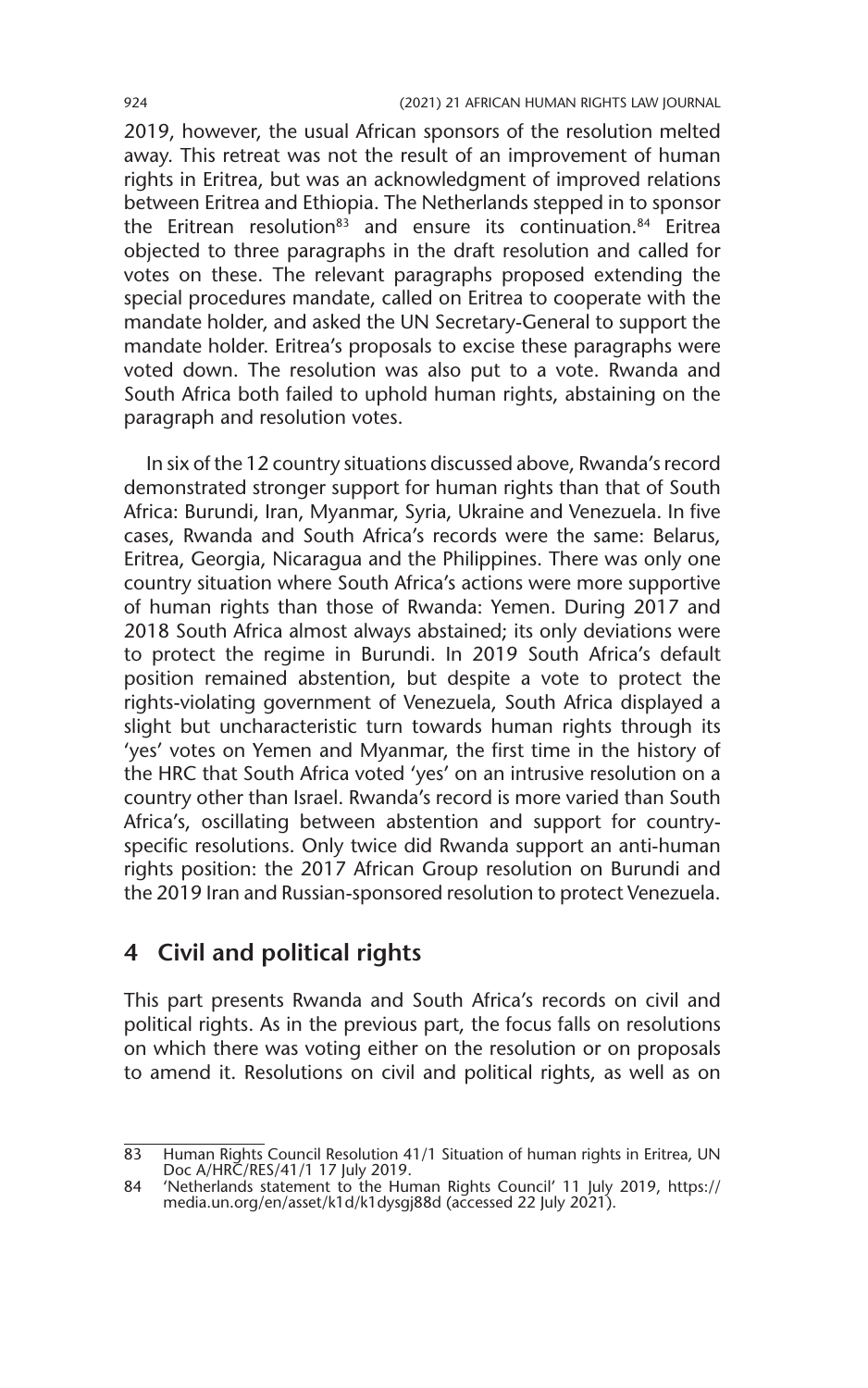economic, social and cultural rights, address human rights issues thematically as opposed to focusing on a specific country. Thematic resolutions typically describe a human rights problem, call on states and other actors to take action, and mandate a report on the issue, whether by the OHCHR or the special procedures mandate holder(s).

At the March 2017 session the HRC considered a draft resolution to extend the mandate of the Special Rapporteur on the Situation of Human Rights Defenders. The draft expressed 'grave concerns … with regard to the serious risks faced by human rights defenders due to threats, attacks, reprisals and acts of intimidation against them' and criticised the use of legislation to hamper and criminalise the activities of human rights defenders.<sup>85</sup> Before the resolution could be adopted, however, Russia and China tabled five hostile amendments.<sup>86</sup> Some of the proposals opposed recognising human rights defenders for the work they do and singling them out for protection, proposing, for instance, to replace the term 'human rights defenders' with 'those engaged in the promotion and protection of universally-recognized human rights and fundamental freedoms'.87 Another amendment attempted to diminish the work and authority of the Special Rapporteur on Human Rights Defenders by seeking to replace 'welcomes the work and takes note with appreciation of the report of the Special Rapporteur' with the dismissive 'takes note of the work and the report of the Special Rapporteur'.88 All five the amendments were rejected through a vote. On the issue of human rights defenders, Rwanda's record is superior to that of South Africa: Whereas South Africa abstained on all five votes, Rwanda opposed four of the amendments and abstained on a fifth.

The central component of the 2017 resolution 'Human rights, democracy and the rule of law' was a proposal for a forum discussion on the role of parliaments in advancing human rights, democracy and the rule of law.89 The main dispute was over participants in the forum. The resolution's sponsors preferred openness: UN institutions, academics, regional organisations, national human rights institutions, and NGOs 'whose aims and purposes are in conformity with the

<sup>85</sup> Human Rights Council Draft Resolution 34/L.5 Mandate of the Special Rapporteur on the situation of human rights defenders, UN Doc A/HRC/34/L.5 17 March 2017.

<sup>86</sup> Human Rights Council Amendments to Draft Resolution L.5', UN Docs A/ HRC/34/L.42-L.45 & L.51 21 March 2017.

<sup>87</sup> Human Rights Council Amendment to Draft Resolution A/HRC/34/L.5, UN Doc A/HRC/34/L.44 21 March 2017.

<sup>88</sup> Human Rights Council Amendment to Draft Resolution A/HRC/34/L.5, UN Doc A/HRC/34/L.51 21 March 2017.

<sup>89</sup> Human Rights Council Draft Resolution 34/L.20 Human rights, democracy and the rule of law, UN Doc A/HRC/34/L.20 20 March 2017.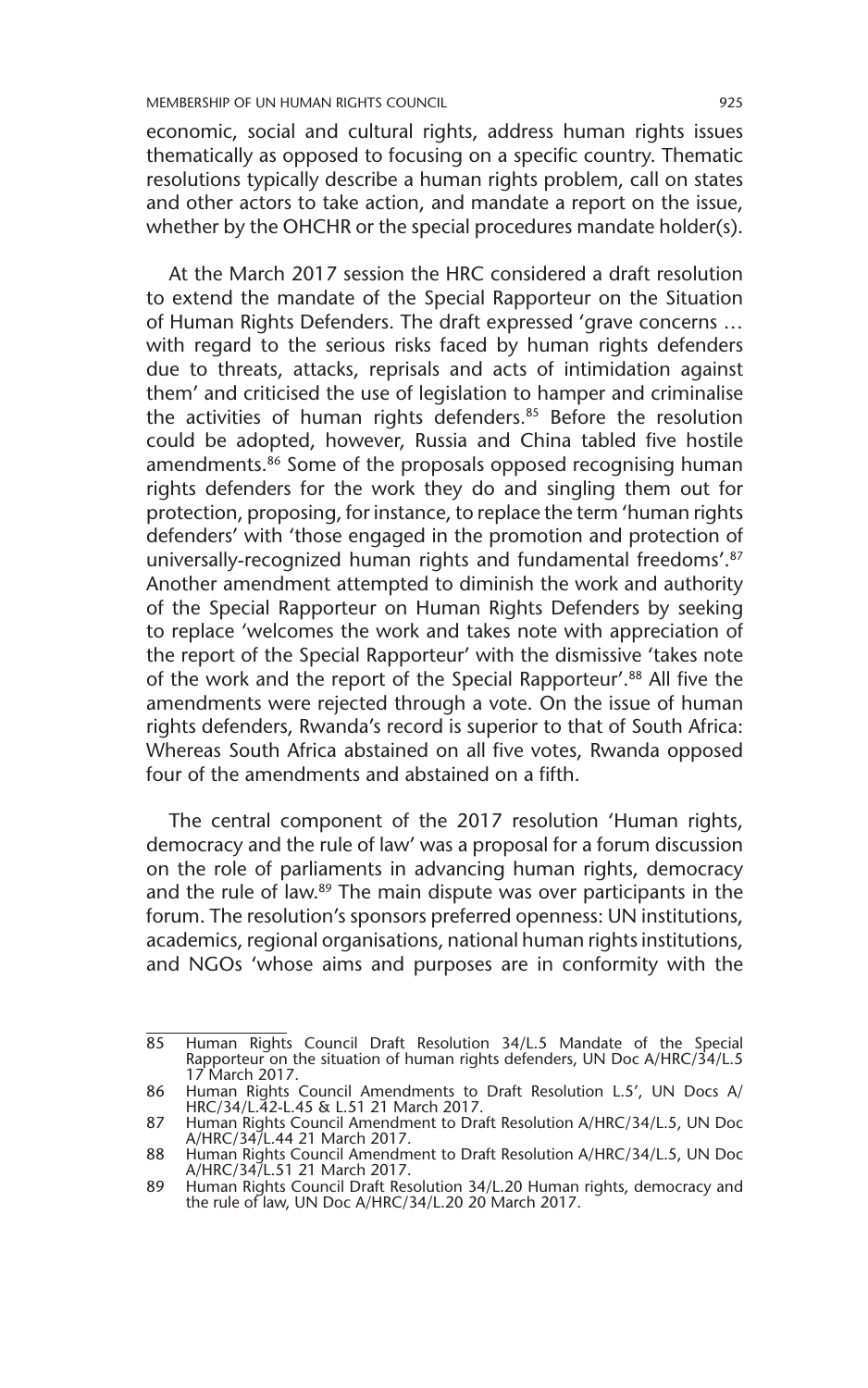spirit, purposes and principles' of the UN Charter. China, Pakistan and Russia, however, wanted to limit the types of NGOs that could participate. Seeking to exclude critical NGOs, the aforementioned states proposed that only NGOs that respected 'the sovereignty and territorial integrity' of states may participate.<sup>90</sup> South Africa supported their anti-human rights amendment, whereas Rwanda abstained.

Rwanda's actions on a resolution titled 'Civil society space' provide another example of it acting in a more human rights-supportive way than South Africa. An OHCHR report, published in April 2018, found that civil society organisations that participate in regional and international organisations (or seek to do so) often suffer reprisals or are thwarted by unclear accreditation procedures and decisions.<sup>91</sup> A July 2018 draft resolution addressed these problems by calling on states to respect and protect civil society organisations.<sup>92</sup> China, however, tabled three hostile amendments to the draft resolution. These sought to limit funding for civil society organisations, $93$ demanded respect for the sovereignty of states,<sup>94</sup> and proposed to ignore the recommendations of the High Commissioner for Human Rights' on creating an enabling environment for civil society.<sup>95</sup> South Africa abstained on all three votes, whereas Rwanda abstained on only one and opposed two of the anti-human rights amendments.

In 2018 the HRC adopted another resolution in the series titled 'The promotion and protection of human rights in the context of peaceful protests'.96 Unlike in 2014 and 2016, the 2018 resolution was adopted without a vote. However, there was a vote on a hostile amendment that had been sponsored by China and Russia. They proposed inserting a paragraph calling on states to 'ensure that organisers and leaders of protests are cognisant that they have duties and responsibilities with regard to the proper conduct of

<sup>90</sup> Human Rights Council Amendment to Draft Resolution 34/L.20, UN Doc A/ HRC/34/L.52 22 March 2017.

<sup>91</sup> Procedures and practices in respect of civil society engagement with international and regional organisations: Report of the United Nations High Commissioner for Human Rights, UN Doc A/HRC/38/18 18 April 2018.

<sup>92</sup> Human Rights Council Draft Resolution 38/L.17 Civil society space: Engagement with international and regional organisations, UN Doc A/HRC/38/L.17/Rev.1 4 July 2018.

<sup>93</sup> Human Rights Council Amendment to Draft Resolution A/HRC/38/L.17/Rev.1, UN Doc A/HRC/38/L.37 5 July 2018.

<sup>94</sup> Human Rights Council Amendment to Draft Resolution A/HRC/38/L.17/Rev.1, UN Doc A/HRC/38/L.38 5 July 2018.

<sup>95</sup> Human Rights Council Amendment to Draft Resolution A/HRC/38/L.17/Rev.1, UN Doc A/HRC/38/L.39 5 July 2018.

<sup>96</sup> Human Rights Council Resolution 38/11 The promotion and protection of human rights in the context of peaceful protests, UN Doc A/HRC/RES/38/11 16 July 2018.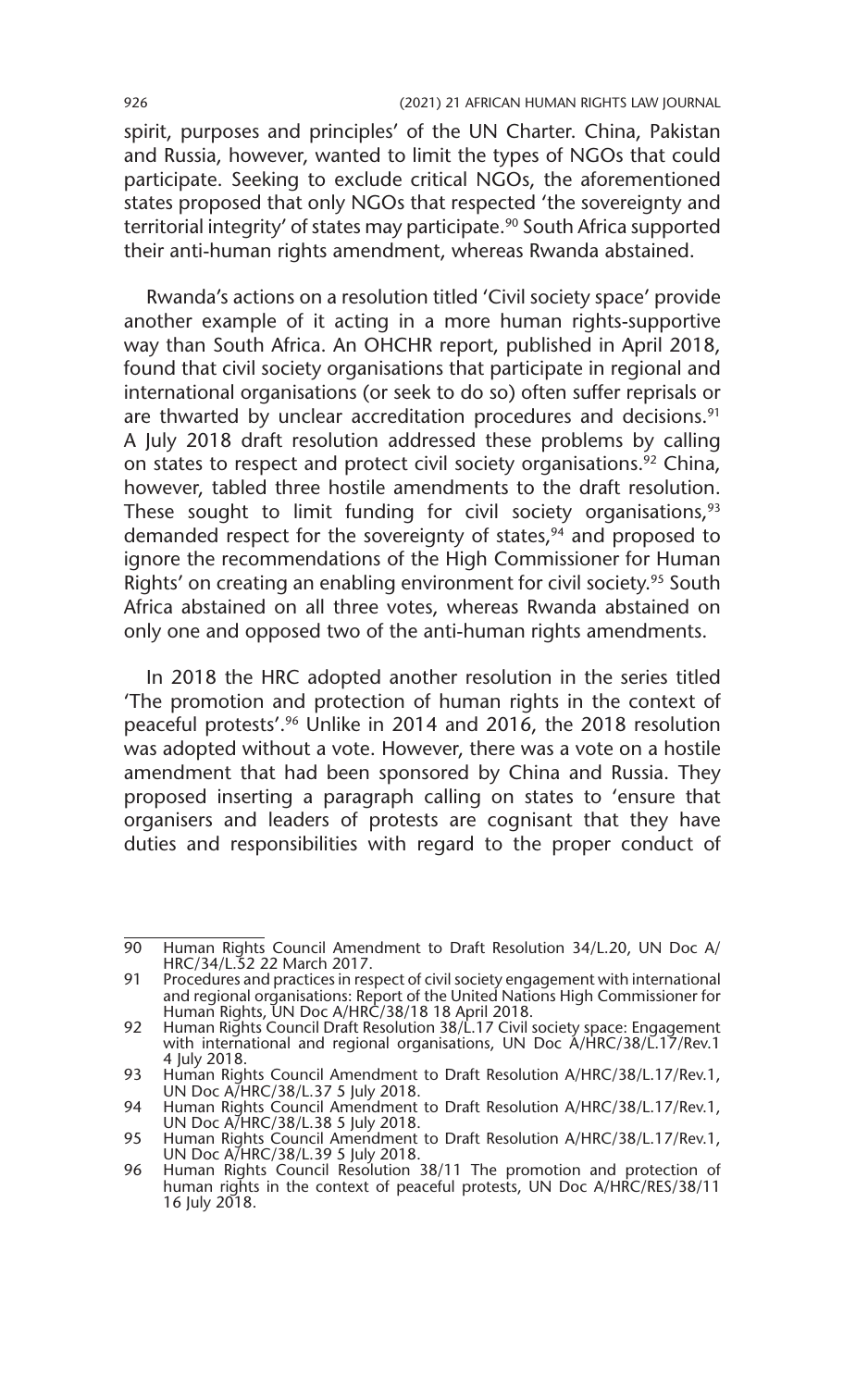those participating in the protests organised under their auspices'.<sup>97</sup> This amendment was familiar from previous years – its intention was to deflect from the responsibilities of states to protect the rights of protesting individuals.<sup>98</sup> Both Rwanda and South Africa supported the anti-human rights amendment, which was firmly rejected (23- 14-8).

On another resolution dealing with the political process, 'Equal participation in political and public affairs', Rwanda and South Africa both cast the same anti-human rights vote, but South Africa's played a more active role in trying to undermine the resolution. The draft resolution remarked on the importance of 'equal and effective participation in political and public affairs' for democracy, the rule of law, economic development, gender equality, and 'for the realisation of all human rights and fundamental freedoms'. The text further endorsed OHCHR guidelines on the effective implementation of the right to participate in public affairs.<sup>99</sup> South Africa objected  $$ spuriously (see next paragraph) – that there had been inadequate multilateral discussion on these guidelines.100 South Africa joined China and Pakistan to introduce an oral amendment to emphasise that the OHCHR guidelines were voluntary.101 Rwanda and South Africa voted 'yes' on the amendment.

In 2017 the HRC adopted three resolutions on racism. One of these – to renew the mandate of the Special Rapporteur on Contemporary Forms of Racism, Racial Discrimination, Xenophobia, and Related Intolerance – was adopted consensually. There was more disagreement on the other two resolutions, mainly over the criminalisation of racism. The first of these resolutions cited a 2016 General Assembly resolution<sup>102</sup> instructing the Ad Hoc Committee of the Human Rights HRC on the Elaboration of Complementary Standards to the International Convention on the Elimination of All

<sup>97</sup> Human Rights Council Amendment to Draft Resolution A/HRC/38/L.16, UN Doc A/HRC/38/L.26 4 July 2018.

<sup>98</sup> Human Rights Watch, 'Open letter to member states of the UN Human Rights Council' 26 March 2014, https://www.civicus.org/images/letter\_council\_25\_ protest\_oppose\_amendments.pdf (accessed 23 July 2021).

<sup>99</sup> Human Rights Council Draft Resolution 39/L.14 Equal participation in political and public affairs, UN Doc A/HRC/39/L.14/Rev.1 28 September 2018.

<sup>100</sup> 'South Africa statement to the Human Rights Council 28 September 2018, https://media.un.org/en/asset/k1f/k1fxsx6l44 (accessed 23 July 2021).

<sup>101</sup> 'China statement to the Human Rights Council' 28 September 2018, https:// media.un.org/en/search/?q=&filter-geographic=SOUTH+AFRICA&sort-

by=date\_desc&start=190 (accessed 23 July 2018). 102 General Assembly Resolution 71/181 A global call for concrete action for the total elimination of racism, racial discrimination, xenophobia and related intolerance and the comprehensive implementation of and follow-up to the Durban Declaration and Programme of Action, UN Doc A/RES/71/181 31 January 2017.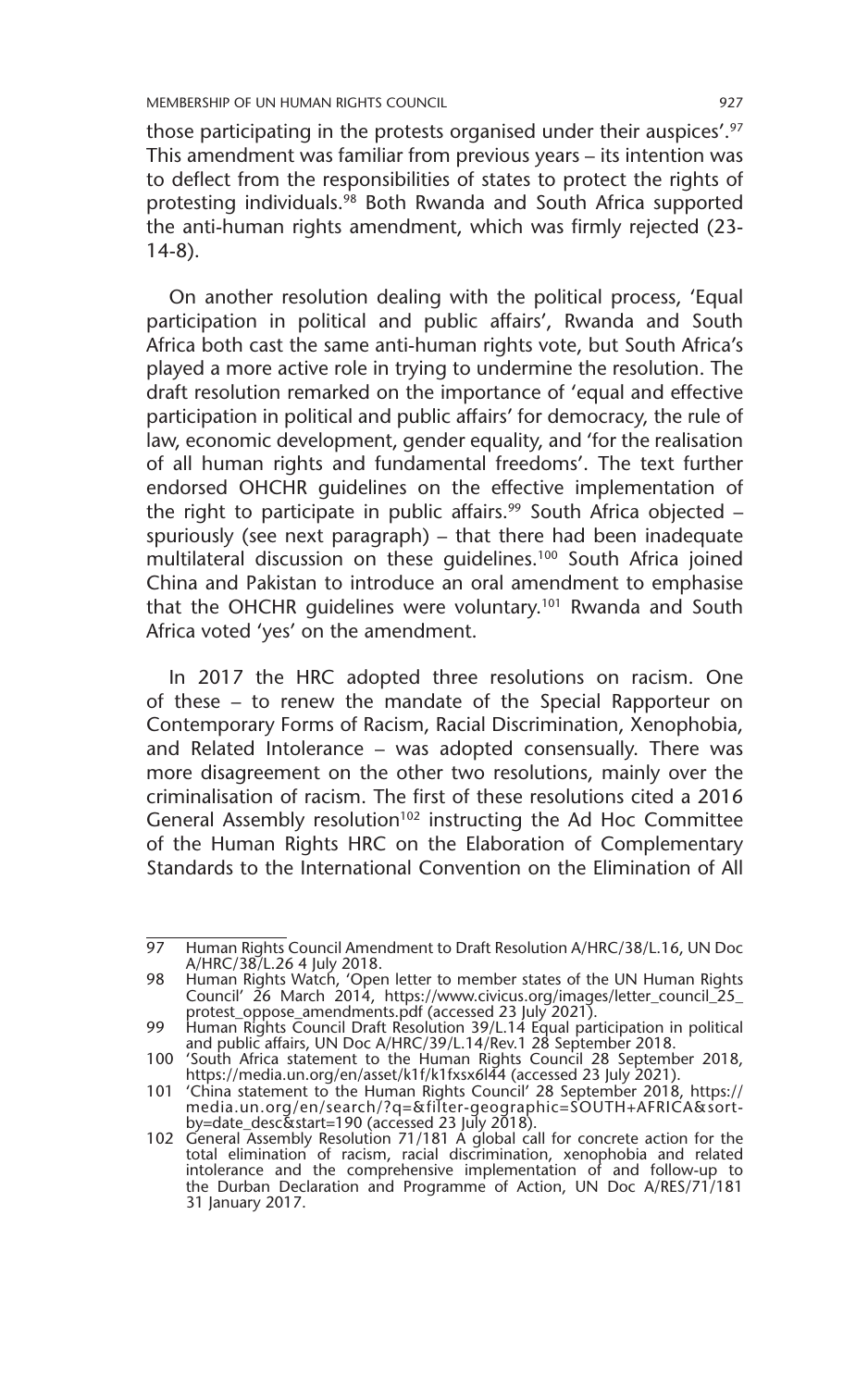Forms of Racial Discrimination to start negotiations on amending the International Convention on the Elimination of All Forms of Racial Discrimination (ICERD) to criminalise racist and xenophobic acts.<sup>103</sup> Western states felt that an expansion of ICERD was unnecessary. The EU remarked that it already criminalised certain forms of racism,<sup>104</sup> while the US maintained that the problem was not a gap in ICERD but the inadequate implementation of its provisions.<sup>105</sup> Some also complained about the process. Brazil – normally a supporter of African-led anti-racism initiatives – objected that the African Group, the resolution's sponsor, was pushing ahead without having built the 'necessary consensus' and 'common understanding'.106 Unlike in the case of the 'Equal participation in political and public affairs' resolution, such haste did not bother South Africa which, along with Rwanda, voted for the resolution.

The second anti-racism resolution to be adopted by a vote, 'From rhetoric to reality: A global call for concrete action against racism, racial discrimination, xenophobia and related intolerance', covered numerous dimensions of racism.107 The resolution repeated the demand that ICERD should be expanded so as to criminalise racist and xenophobic speech. Critics of this part of the resolution argued that ICERD was adequate and that more rather than less free speech was a better way to combat racist speech.<sup>108</sup>

On the HRC, both Rwanda and South Africa have positive records on matters related to sexual orientation and gender identity. Two resolutions are relevant. The first is a 'Protection of the family' resolution.109 Dressed up as a concern about the family – a presentation of the issue that invites us to see opponents of the resolution as being against families – the resolution attacks the human rights of lesbian, gay, bi-sexual, transgender and intersex (LGBTI) persons. At the

<sup>103</sup> Human Rights Council Draft Resolution 34/L.31 Elaboration of complementary standards to the International Convention on the Elimination of All Forms of Racial Discrimination, UN Doc A/HRC/34/L.31/Rev.1 21 March 2017.

<sup>104</sup> 'Germany statement to the Human Rights Council' 24 March 2017, https:// media.un.org/en/asset/k16/k1642osmo2 (accessed 23 July 2021).

<sup>105</sup> 'United States statement to the Human Rights Council' 24 March 2017, https:// media.un.org/en/asset/k16/k1642osmo2 (accessed 23 July 2021).

<sup>106</sup> 'Brazil statement to the Human Rights Council' 24 March 2017, https://media. un.org/en/asset/k16/k1642osmo2 (accessed 23 July 2021).

<sup>107</sup> Human Rights Council Resolution 36/24 From rhetoric to reality: A global call for concrete action against racism, racial discrimination, xenophobia and related intolerance, UN Doc A/HRC/RES/36/24 9 October 2017.

<sup>108</sup> 'Latvia statement to the Human Rights Council' 29 September 2017, https:// media.un.org/en/asset/k1t/k1tysaj3st (accessed 23 July 2021); 'United States statement to the Human Rights Council' 29 September 2017, https://media. un.org/en/asset/k1t/k1tysaj3st (accessed 23 July 2021).

<sup>109</sup> Human Rights Council Resolution 35/13 Protection of the family: role of the family in supporting the protection and promotion of human rights of older persons, UN Doc A/HRC/RES/35/1 6 July 2017.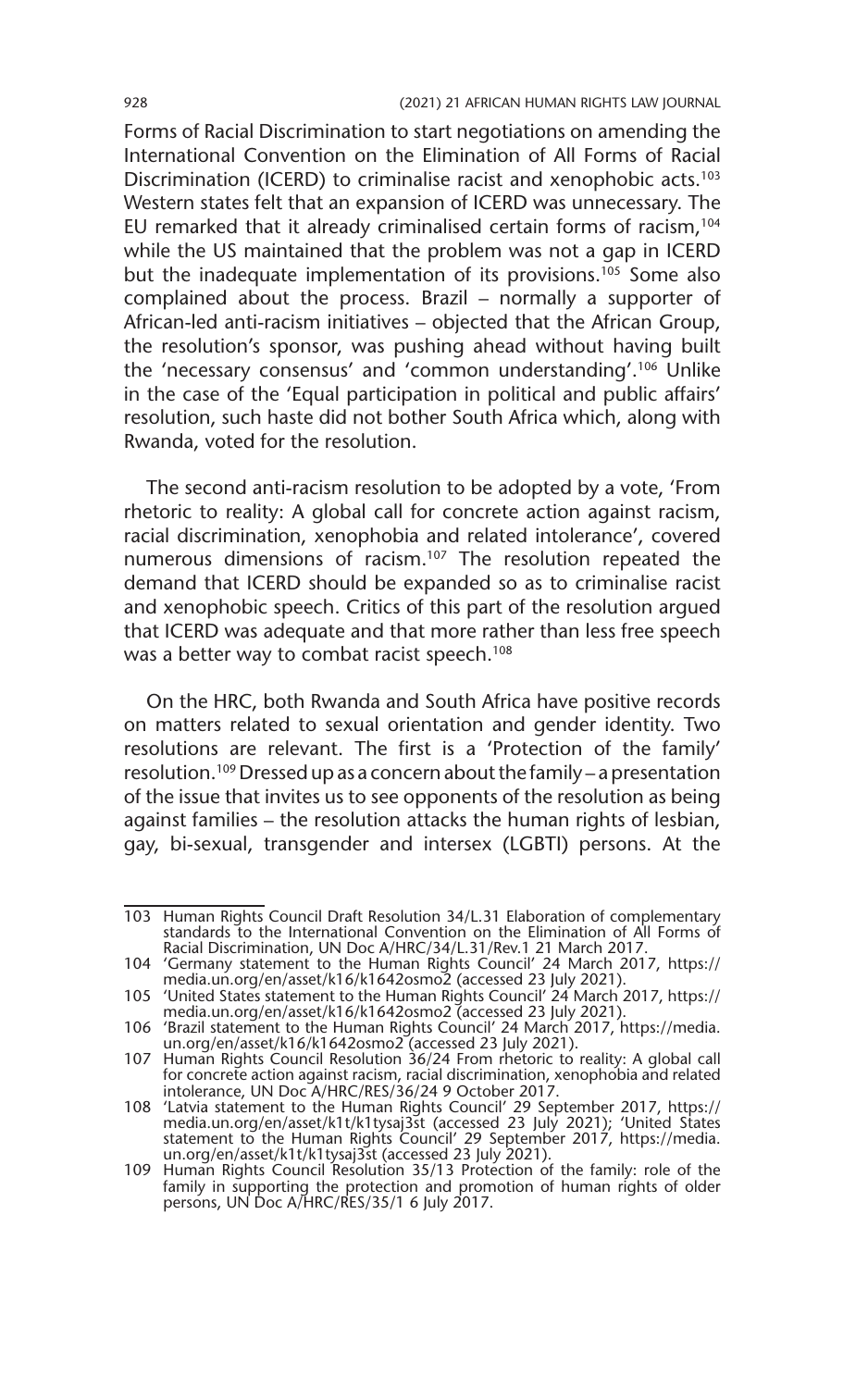heart of the matter is the definition of the family. Egypt, the leader of the resolution,<sup>110</sup> defines the family as a unit with a married man and woman at its head. This denies that a family with parents of the same sex, for instance, in fact constitutes a family. In the past, opponents of the resolution tried to expand the resolution's definition of the family to include, among others, families headed by same-sex parents. In line with such past attempts, in 2017 the EU proposed to amend the 'Protection of the family' resolution by adding the recognition 'that, in different cultural, political and social systems, various forms of the family exist'.111 South Africa supported the EU's proposal while Rwanda abstained. In a second proposed amendment, Switzerland sought to convey the plurality of family forms by proposing that part of the resolution's title be changed from 'role of the family' to the 'role of families'.112 South Africa also supported this amendment while Rwanda again abstained. Both amendments were voted down. The resolution was adopted, with both Rwanda and South Africa, to their discredit, voting 'yes'.

The second and more directly relevant resolution is the 2019 text, 'Mandate of the Independent Expert on protection against violence and discrimination based on sexual orientation and gender identity'.113 Rwanda and South Africa's record on this resolution is far superior to that of their African peers. The draft resolution proposed extending the mandate of the Independent Expert by another three years and called on states to cooperate with the mandate holder.<sup>114</sup> The draft resolution was subject to ten OIC-sponsored hostile amendments. These amendments included proposals to cut the term 'sexual orientation' from the resolution,<sup>115</sup> to refocus the resolution on racial discrimination, $116$  and to claim that sexual orientation and gender identity (SOGI) matters were 'private' and thus not an international human rights issue.<sup>117</sup> South Africa opposed

<sup>110</sup> In 2017 the main sponsors of the 'Protection of the family' Resolution were Bangladesh, Belarus, China, Côte d'Ivoire, Egypt, El Salvador, Mauritania, Morocco, Qatar, the Russian Federation, Saudi Arabia, Tunisia and Uganda.

<sup>111</sup> Human Rights Council Amendment to Draft Resolution 35/L.21, UN Doc A/ HRC/35/L.45 20 June 2017.

<sup>112</sup> Human Rights Council Amendment to Draft Resolution 35/L.21, UN Doc A/ HRC/35/L.47 20 June 2017.

<sup>113</sup> Human Rights Council Draft Resolution 41/L.10 Mandate of the Independent Expert on protection against violence and discrimination based on sexual orientation and gender identity, UN Doc A/HRC/41/L.10 5 July 2019. 114 As above.

<sup>115</sup> Human Rights Council Amendment to Draft Resolution 41/L.10/Rev.1, UN Doc A/HRC/41/L.27 10 July 2019. 116 Human Rights Council Amendment to Draft Resolution 41/L.10/Rev.1, UN Doc

A/HRC/41/L.30 10 July 2019.

<sup>117</sup> Human Rights Council Amendment to Draft Resolution 41/L.10/Rev.1, UN Doc A/HRC/41/L.32 10 July 2019.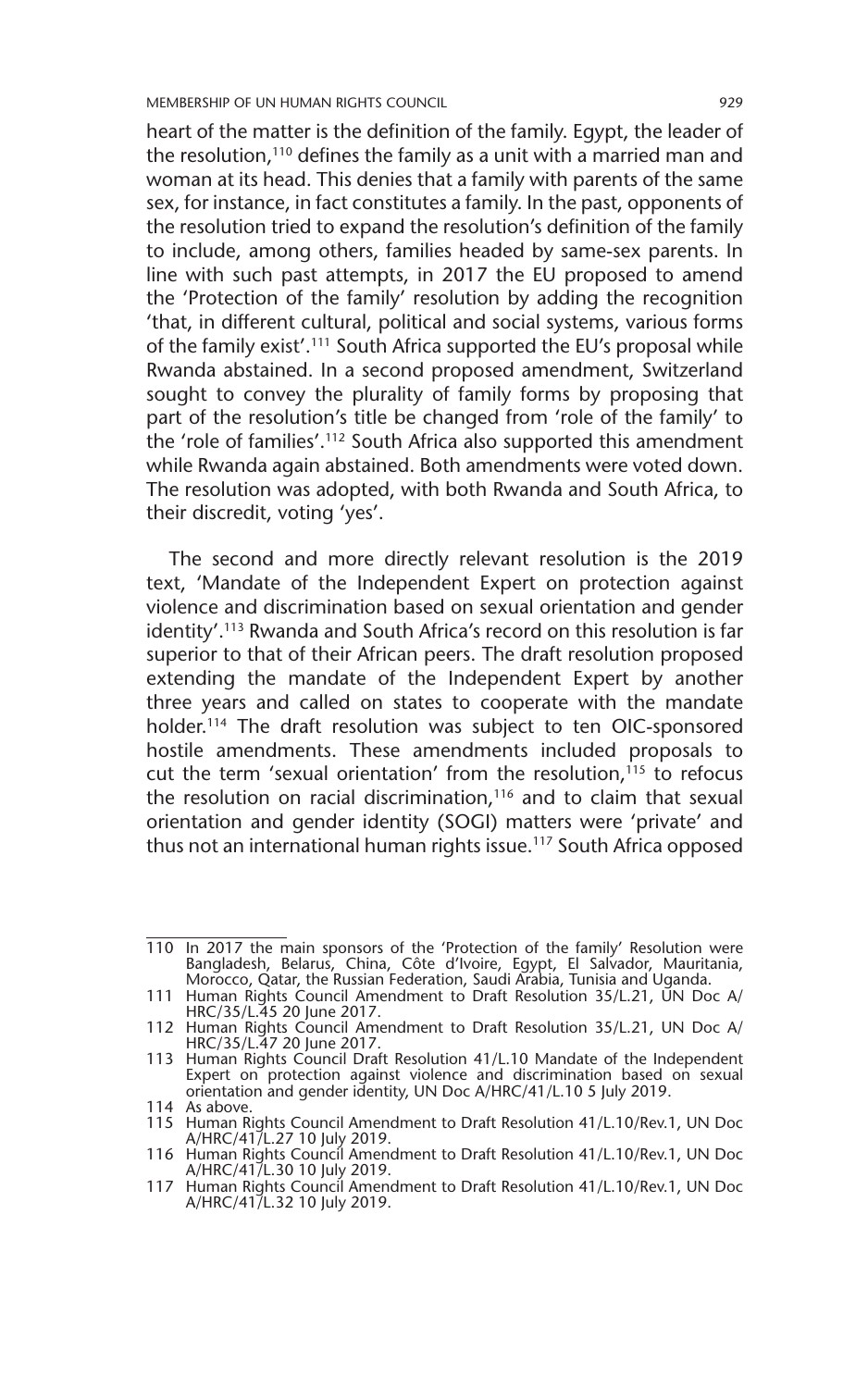all ten hostile amendments while Rwanda opposed six and abstained on four. Both countries voted for the resolution.

Between 2017 and 2019 the HRC adopted numerous resolutions related to women's rights. All were adopted without a vote, but prior to adoption seven resolutions were subjected to hostile amendments: three on discrimination against women, three on violence against women, and one on forced marriage. Typical among the hostile amendments were proposals to delete a call on states to provide 'comprehensive sexuality education', $118$  to condone marital rape by deleting mention of 'intimate partner violence' from a paragraph condemning gender-based violence,<sup>119</sup> and to diminish the rights of women to control matters regarding their sexuality.<sup>120</sup> In total, there were 18 hostile amendments related to the aforementioned seven women's rights resolutions. South Africa opposed 16 and abstained on two. Rwanda opposed 17 and was absent for one of the votes.

The HRC adopted resolutions on the death penalty in 2017 and 2019. The records of Rwanda and South Africa on these are uneven but overall affirmative of human rights. During both adoptions, the resolutions were subjected to various hostile amendment proposals – seven in 2017 and four in 2019. The amendments mostly concerned two issues: The first was to detract from the seriousness of the death penalty as a violation of the right to life by, for example, downplaying an OHCHR report on the death penalty<sup>121</sup> or seeking to change the sentence 'strongly deploring the fact that the use of the death penalty leads to violations of the human rights of the persons facing the death penalty'122 to one that begins with 'strongly deploring the fact that the use of the death penalty may in some cases lead ...'123 Second, a number of amendments insisted that the use of the death penalty was a national rather than an international decision.124 In 2017 Rwanda's record clearly was more supportive of human rights than South Africa's. While both countries voted for the resolution, South Africa abstained on all seven hostile amendment

<sup>118</sup> Human Rights Council Amendment to Draft Resolution 35/L.15, UN Doc A/ HRC/35/L.40 20 June 2017.

<sup>119</sup> Human Rights Council Amendment to Draft Resolution 38/L.1/Rev.1, UN Doc A/ HRC/38/L.35 5 July 2018.

<sup>120</sup> Human Rights Council Amendment to Draft Resolution 41/L.6/Rev.1, UN Doc A/ HRC/41/L.46 10 July 2019.

<sup>121</sup> Human Rights Council Amendment to Draft Resolution 36/L.6, UN Doc A/ HRC/36/L.38 27 September 2017.

<sup>122</sup> Human Rights Council Draft Resolution 36/L.6 The question of the death

penalty, UN Doc A/HRC/36/L.6 22 September 2017. 123 Human Rights Council Amendment to Draft Resolution 36/L.6, UN Doc A/ HRC/36/L.37 27 September 2017 (proposed addition in italics).

<sup>124</sup> Human Rights Council Amendment to Draft Resolution 36/L.6, UN Doc A/ HRC/36/L.41 27 September 2017; Human Rights Council Amendments to Draft Resolution A/HRC/42/L.37, UN Docs A/HRC/42/L.39-40 25 September 2019.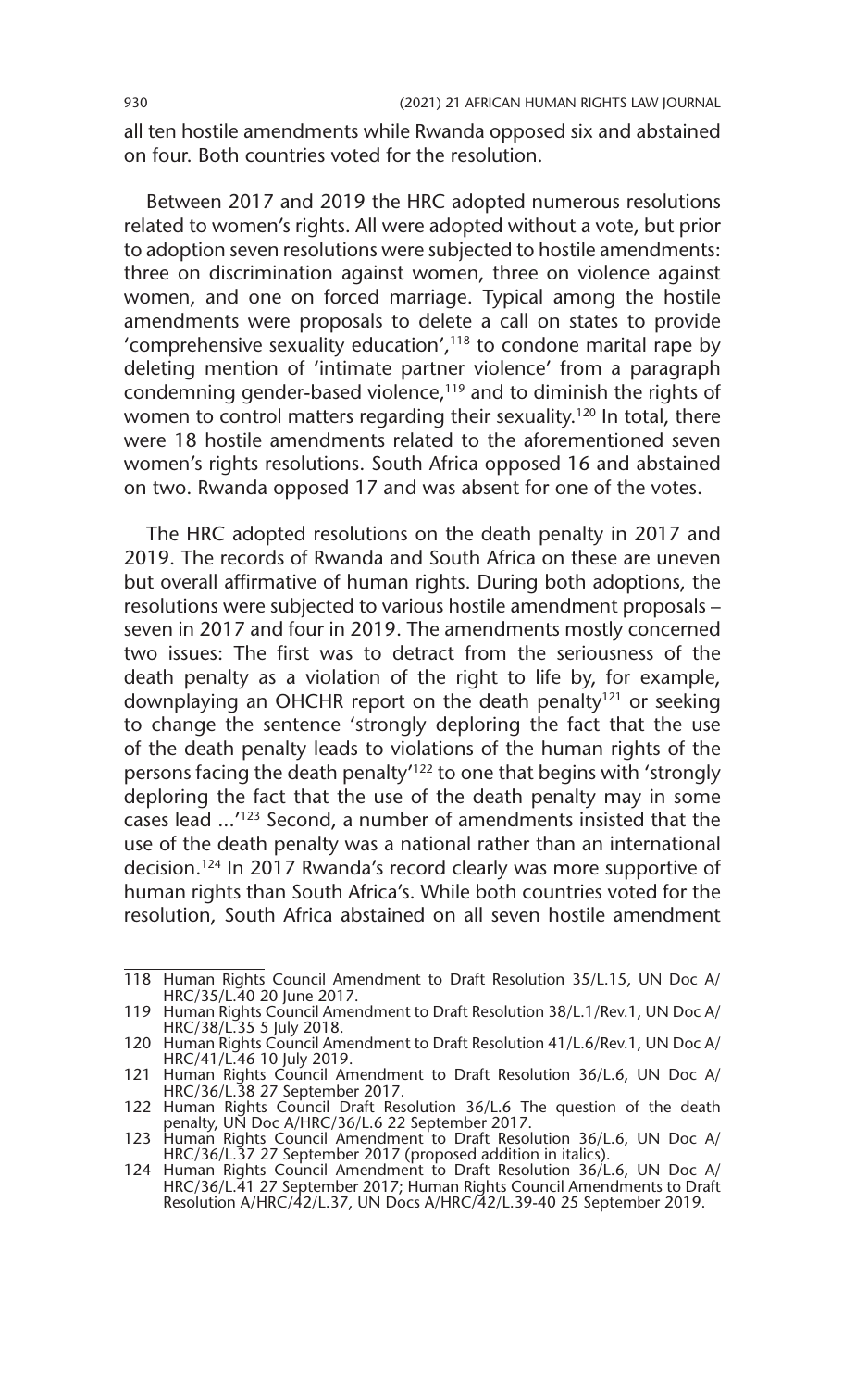votes whereas Rwanda opposed five of them and abstained on the remaining two. In 2019 South Africa had the better record. South Africa opposed all four anti-human rights amendments and then voted 'yes' on the resolution. Rwanda similarly voted 'yes' on the final resolution but, inconsistent with this vote, supported three of the hostile amendments while opposing the fourth.

In four of the nine civil and political rights issues discussed above, Rwanda's record demonstrated a stronger commitment to human rights than that of South Africa: human rights defenders; democracy and the rule of law; civil society space; and equal participation in politics. In four of the cases Rwanda and South Africa's records were the same: peaceful protest; racism; women's rights; and the death penalty. South Africa had the better record on only one issue, namely, SOGI.

Rwanda's record was positive on six issues (human rights defenders; civil society space; racism; SOGI; women's rights; the death penalty) and clearly negative on two (peaceful protests and equal participation). South Africa's record was positive on four issues (racism; women's rights; SOGI; the death penalty) and negative on three (human rights defenders; peaceful protests; democracy and the rule of law).

#### **5 Conclusion**

On the HRC, Rwanda has been a much stronger defender of human rights than South Africa. Rwanda is an authoritarian state that is overall supportive of human rights at the HRC. South Africa is a democratic state that overall does not support human rights at the HRC.

The above conclusions are based on the general patterns of behaviour that Rwanda and South Africa displayed on the HRC from 2017 to 2019. In drawing these conclusions, the key consideration was whether or not Rwanda and South Africa's actions were supportive of pro-human rights voting options with the purpose of examining the frequent claim that only states that respect human rights domestically should be HRC members.

This article did not delve into the motivations for Rwanda and South Africa's actions. A brief reflection on possible explanations of Rwanda and South Africa's records might nevertheless be helpful.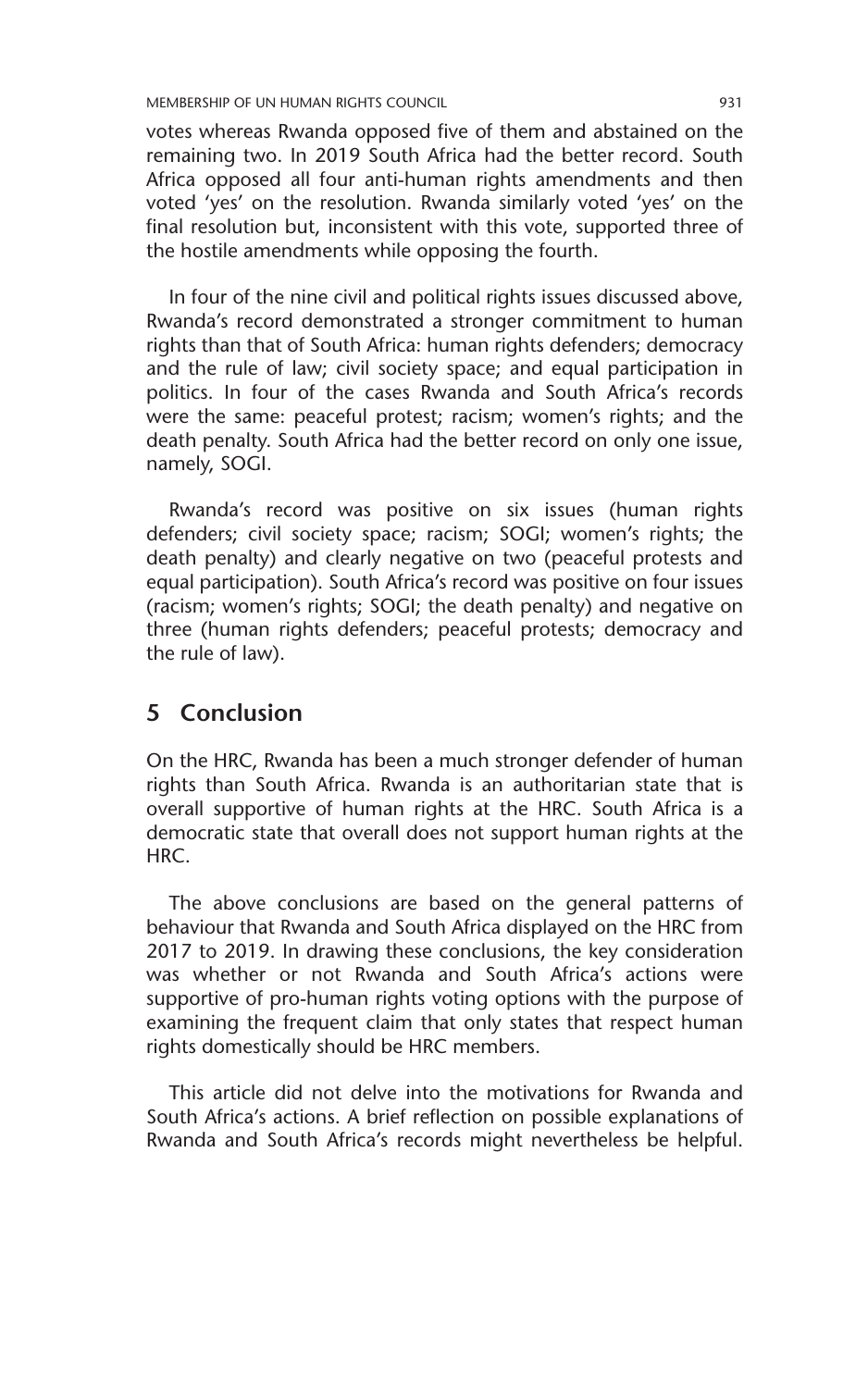There is a dearth of research on Rwandan foreign policy.<sup>125</sup> Moreover, at the HRC Rwanda seldom explained its votes – from 2017 to 2019 Rwanda made only 20 statements during the 30 weeks' worth of general sessions over this period.<sup>126</sup> Rwanda's statements mostly affirmed the importance of the responsibility to protect, $127$ combating genocide,<sup>128</sup> sustainable development,<sup>129</sup> and the work of select human rights mechanisms and mandate holders.<sup>130</sup> In a few statements Rwanda disputed accusations of reprisals against government critics<sup>131</sup> and of Rwandan interference in the Democratic Republic of the Congo (DRC).132 Nevertheless, existing scholarship on Rwandan foreign relations suggest at least three possible explanations of Rwanda's actions on the HRC. The first is that Rwanda is concerned with maintaining and exploiting a 'genocide credit' with the outside world. This involves emphasising Rwandan victimhood and reminding the international community of its failure to prevent the genocide in 1994. The purpose of this strategy is to forestall or deflect criticism of the regime and to gain leverage over international actors.<sup>133</sup> On the HRC, Rwanda regularly raises the issue of genocide and occasionally the international community's role in preventing it,<sup>134</sup> and in March 2018 co-sponsored the resolution 'Prevention of genocide'.135 However, the 'genocide credit' explanation falls short. During the period under study, Rwanda did not invoke the 1994 genocide when responding to critics on the HRC.136 This explanation also cannot account for actions in which neither Western guilt nor criticism of Rwanda is at stake.

<sup>125</sup> A Bolin 'The strategic internationalism of Rwandan heritage' (2021) 15 *Journal of Eastern African Studies* 490.

<sup>126</sup> This figure is based on the reports of the nine general sessions that took place from 2017 to 2019.

<sup>127</sup> 'Rwanda statement to the Human Rights Council' 8 March 2018, https://media. un.org/en/asset/k1a/k1atn7tuyo (accessed 13 November 2021).

<sup>128</sup> 'Rwanda statement to the Human Rights Council' 23 March 2018, https:// media.un.org/en/asset/k1n/k1n9x1cqin (accessed 13 November 2021).

<sup>129</sup> 'Rwanda statement to the Human Rights Council' 19 June 2017, https://media. un.org/en/asset/k1d/k1d103hlmi (accessed 15 November 2021).

<sup>130</sup> 'Rwanda statement to the Human Rights Council' 28 June 2019, https://media. un.org/en/asset/k1u/k1u3779xoi (accessed 15 November 2021).

<sup>131</sup> 'Rwanda statement to the Human Rights Council' 19 June 2018, https://media. un.org/en/asset/k1b/k1bxf29hxs (accessed 14 November 2021).

<sup>132</sup> 'Rwanda statement to the Human Rights Council' 27 September 2018, https:// media.un.org/en/asset/k1z/k1zw254hec (accessed 14 November 2018).

<sup>133</sup> F Reyntjens 'Constructing the truth, dealing with dissent, domesticating the world: Governance in post-genocide Rwanda' (2011) 110 *African Affairs* 33; Bolin (n 125) 491.

<sup>134</sup> 'Rwanda statement to the Human Rights Council' 14 September 2018, https://

media.un.org/en/asset/k1i/k1irb63keg (accessed 15 November 2021). 135 Human Rights Council Resolution 37/26, Prevention of genocide, UN Doc A/ HRC/RES/37/26 6 April 2018.

<sup>136</sup> 'Rwanda statements to the Human Rights Council' 19 June 2018, https://media. un.org/en/asset/k1b/k1bxf29hxs, and 27 September 2018, https://media. un.org/en/asset/k1z/k1zw254hec (accessed 14 November 2018).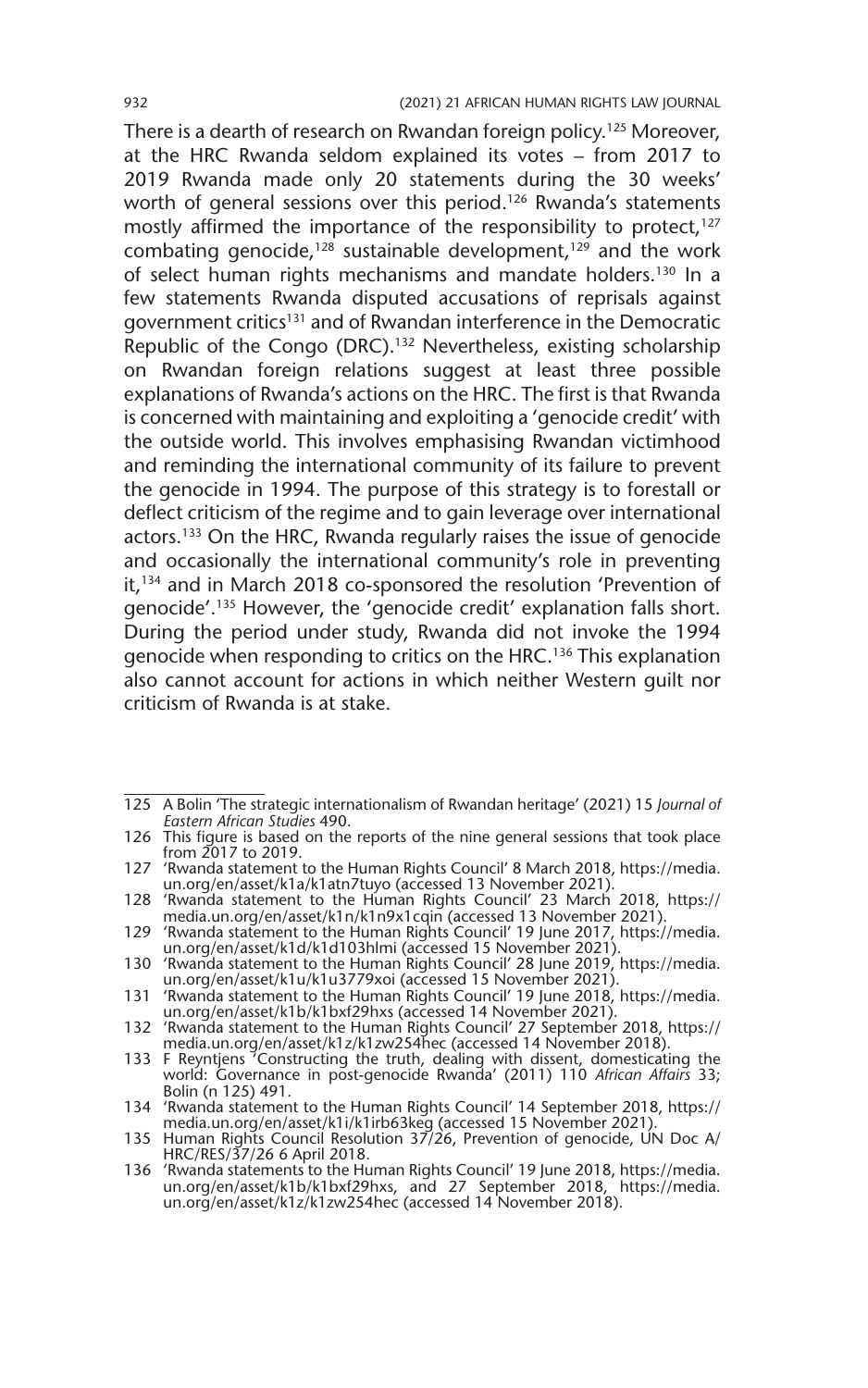MEMBERSHIP OF UN HUMAN RIGHTS COUNCIL 933

A second potential explanation holds that Rwanda is highly dependent on foreign aid. Thus, perhaps its pro-human rights record at the HRC is a case of pleasing the Development Assistance Committee (DAC) donors of the Organisation for Economic Cooperation and Development (OECD), which provide the bulk of Rwandan assistance. However, a number of considerations steer one away from this explanation. First, Rwanda has hardly been the only aid-dependent African country on the HRC, yet none match its support for international human rights.<sup>137</sup> Second, the emergence of China as a major donor to African states, including to Rwanda, has decreased Western leverage over it.<sup>138</sup> Third, despite its political repression at home and its aggressive actions in the DRC, Rwanda has remained such a 'donor darling' that its actions on the HRC are unlikely to have much impact on aid levels. Indeed, Grimm reports that Rwanda appears unconcerned about losing the DAC's support.<sup>139</sup>

A third, more convincing explanation has to do with maintaining good relations with influential international actors. Following Beswick's argument, the fear of the ruling Rwandan Patriotic Front (RPF) is that international donors will switch support to the RPF's domestic opponents or insist on political liberalisation. Both outcomes would weaken the RPF's hold on power. Indeed, in their analysis of why 'competitive authoritarian' regimes become more democratic, Levitsky and Way point out that strong Western linkages with regime opponents deeply threaten the incumbents.<sup>140</sup> One way for incumbents such as the RPF to keep influential Western actors on their side is, as Beswick points out, to show a commitment to ideals that are important to international donors. Participating in international peacekeeping is one such activity.<sup>141</sup> Indeed, at the HRC Rwanda regularly draws attention to its peacekeeping activities.<sup>142</sup> Another ideal important to the West is support for human rights. By supporting human rights on the HRC and being positive about the

<sup>137</sup> E Jordaan (ed) 'African states at the UN Human Rights Council in 2017' South African Institute for International Affairs, 10 September 2019, https://saiia.org. za/research/african-states-at-the-un-human-rights-council-in-2017/ (accessed 15 November 2021); Jordaan (n 27).

<sup>138</sup> S Grimm 'Aid dependency as a limitation to national development policy? The case of Rwanda' in W Brown & S Harman (eds) *African agency in international politics* (2013) 94.

<sup>139</sup> Grimm (n 138) 87.

<sup>140</sup> S Levitsky & L Way *Competitive authoritarianism: Hybrid regimes after the Cold War* (2010). It should be noted that Levitsky and Way do not regard Rwanda as

a competitive authoritarian regime – its politics are not competitive enough.<br>141 D Beswick 'From weak state to savvy international player? Rwanda's multi-level<br>141 strategy for maximising agency' in W Brown & S Harman (ed *international politics* (2013) 163.

<sup>142</sup> 'Rwanda statement to the Human Rights Council' 13 September 2018, https:// media.un.org/en/asset/k1r/k1rneb7xze (accessed 16 November 2021).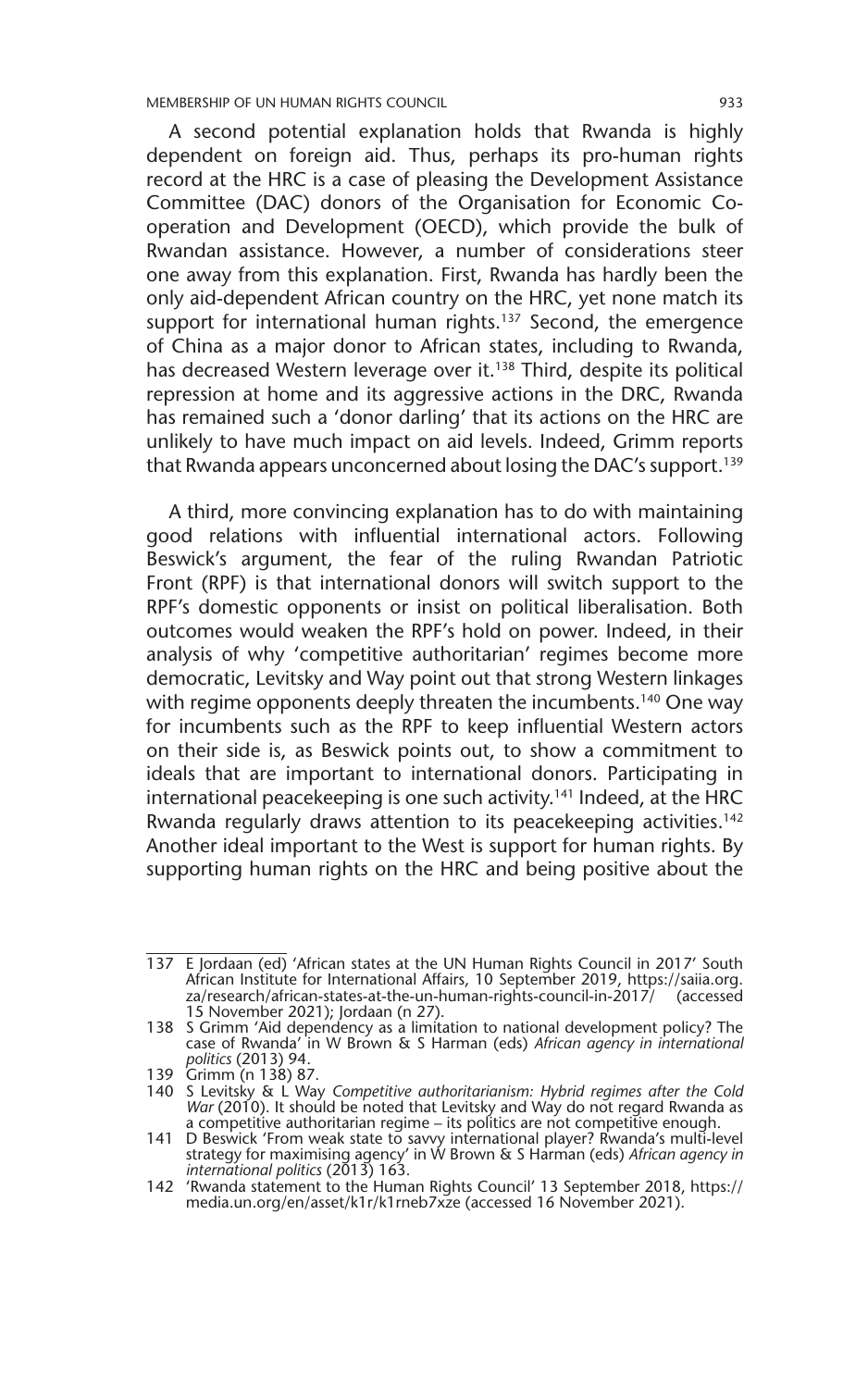institution itself, $143$  the Rwandan regime strengthens its relationship with Western donors and thereby reduces the likelihood of a 'perfect storm',144 an alignment between donors and the domestic opposition. While this perspective might explain Rwanda's general record, it cannot account for short-term variations, such as Rwanda switching from a 'yes' to an abstention on the same issue from one year to the next.

What about South Africa's motivations on the HRC? One perspective suggests that South Africa's foreign policy indeed is supportive of international human rights if we understand human rights more expansively than the liberal version, which is to say, inclusive of 'broader questions of global socio-economic, political, and racial justice'.<sup>145</sup> However, even if one applied a broader conception, South Africa still would not qualify as an international defender of human rights. Opposing peaceful protest, for instance, cannot be defended from a human rights perspective, especially not from the perspective of the South African Constitution, which South Africa frequently invokes at the HRC. A second explanation sees South Africa as constrained by its desire to be a leader of Africa and the Global South.146 These regions contain many human rights violators – if South Africa wants to be their leader it must shield these states by opposing country-specific and civil and political rights resolutions. However, such an explanation is unconvincing. The aforementioned regions do not all have the same human rights records nor do they all hold the same view at the HRC.<sup>147</sup> Such diversity means that South Africa has a choice about how it interprets 'African' or 'Global South' positions. Moreover, South Africa on occasion has voted against its usual allies to defend a position it believes in, such as on human rights related to sexual orientation and gender identity, a matter that damaged South Africa' relations with African states.<sup>148</sup>

A third explanation focuses on the influence of significant individual actors in the foreign policy-making process, such as presidents, foreign ministers, ambassadors, civil servants and civil

<sup>143</sup> 'Rwanda statement to the Human Rights Council' 9 March 2017, https://media. un.org/en/asset/k1v/k1vlkow6v2 (accessed 15 November 2021).

<sup>144</sup> Beswick (n 141) 173.

<sup>145</sup> F Nganje & O Ayodele 'South African foreign policy' Oxford Research Encyclopedia: International Studies (2021), https://oxfordre.com/ internationalstudies/view/10.1093/acrefore/9780190846626.001.0001/ acrefore-9780190846626-e-611 (accessed 10 September 2021).

<sup>146</sup> Alden & Schoeman (n 4).

<sup>147</sup> Jordaan (n 27); Jordaan (n 137).

<sup>148</sup> P Fabricius 'Human rights top SA's foreign policy' *Independent Online* 12 September 2011, https://www.iol.co.za/the-star/human-rights-top-sasforeign-policy-1135404 (accessed 13 November 2021).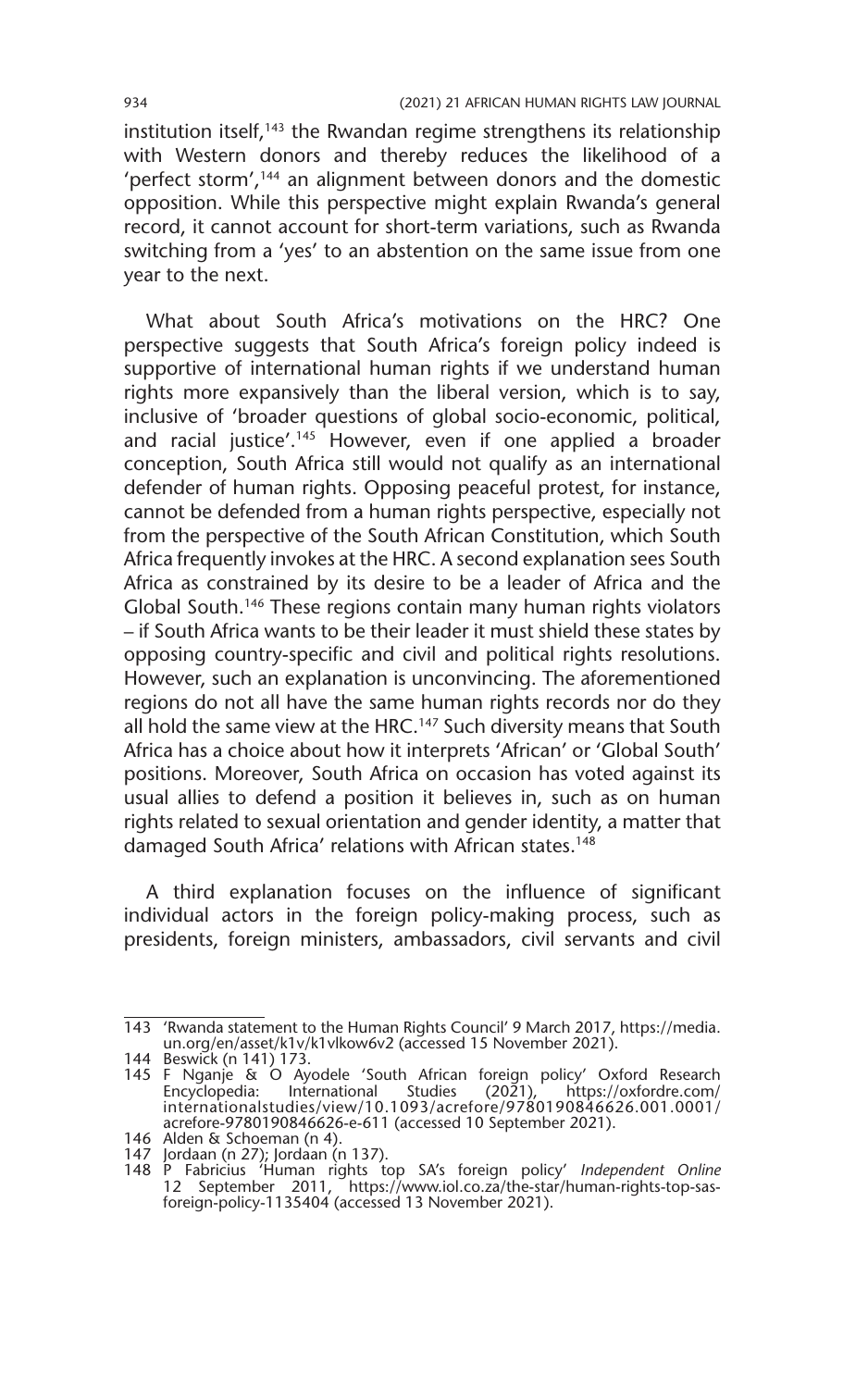society actors.<sup>149</sup> Such a perspective can account for changes in South Africa's HRC positions from one year to the next, but struggles to specify what has provided the consistency to South Africa's positions over the longer term. A fourth explanation argues that South Africa is motivated by 'anti-imperialism', a perspective that sees international politics as a conflict between the Global North and South. This perspective can explain South Africa's resistance to country-specific resolutions and to addressing human rights problems that are more prevalent in the Global South, such as violations of civil and political rights, and can also account for South Africa's support for addressing human rights problems that are found in all states (violations of the rights of women and LGBTI persons) or mostly in the West (racial discrimination against people of African origin).<sup>150</sup> One shortcoming of the anti-imperialism explanation is its difficulty in accounting for changes in South Africa's positions.

Rwanda and South Africa's behaviour on the HRC also poses difficulties for theoretical predictions on the relationship between domestic democracy and respect for human rights, on the one hand, and international support for human rights, on the other, discussed in part 2 above. Contradicting what liberalism leads us to expect, South Africa's open political system and access for human rights defenders to the foreign policy-making process did not result in a pro-human rights foreign policy, while a closed and repressive political system in Rwanda, one in which human rights defenders have been driven from the field, yielded strong support for international human rights. Constructivism can also not explain Rwanda and South Africa's records. Bluntly put, the prominence of human rights in South Africa's national identity did not find expression in a defence of human rights on the HRC. Rwanda defines itself as a 'post-genocide people'.<sup>151</sup> As noted above, matters related to genocide figure prominently in Rwanda's activities on the HRC, but this part of Rwanda's identity cannot explain its positive record on the HRC. Indeed, Rwanda's approach to preventing genocide is incompatible with human rights – Rwanda's need to prevent another genocide has justified repression at home and mass atrocities in the DRC 152

152 Reyntjens (n 133).

<sup>149</sup> Eg, L Masters 'South Africa's post-apartheid foreign policy making and the role of the President' (2017) 36 *Politeia* 1. 150 E Jordaan *South Africa and the UN Human Rights Council: The fate of the liberal* 

*order* (2020).

<sup>151</sup> JR Beloff 'Rwanda, Israel, and Operation Protective Edge' (2016) 10 *Israel Journal of Foreign Affairs* 105.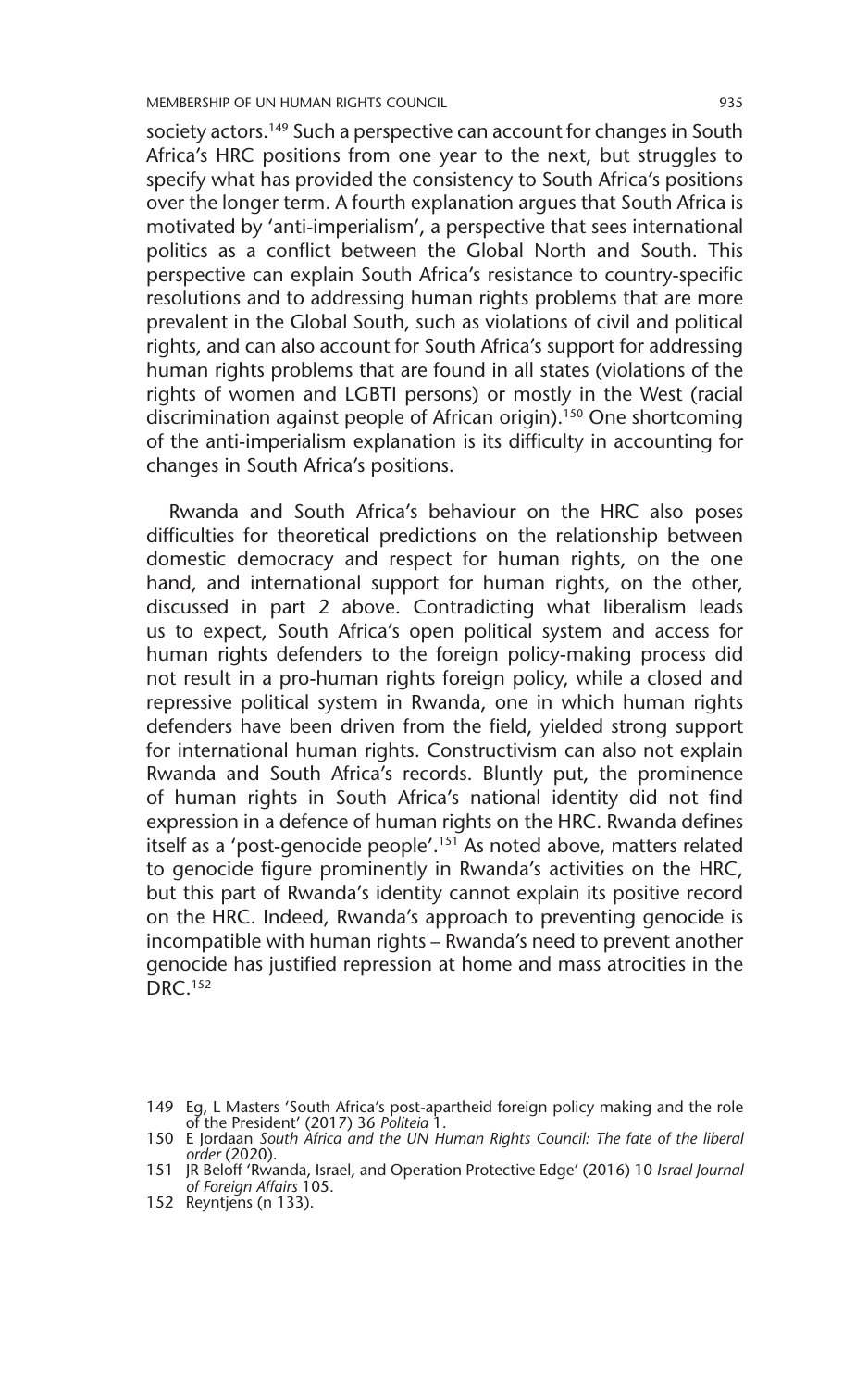Realism can explain some of the actions of Rwanda and South Africa. From the realist perspective, human rights are useful for allowing states to mask their self-interest. One way to do so, as Kofi Annan has lamented,<sup>153</sup> is to use human rights to criticise one's enemies. Rwanda, for instance, used human rights to criticise<sup>154</sup> and support international pressure on Burundi, a neighbour with which Rwanda for two decades has had an antagonistic relationship<sup>155</sup> and with which at the time it had broken off diplomatic relations.<sup>156</sup> Similarly, other studies have documented South Africa's frequent and sharp criticisms of Western states on the HRC.<sup>157</sup> Furthermore, Beswick's above-mentioned argument – that Rwanda supports human rights at the HRC to maintain a good relationship with Western donors to prevent them from shifting their allegiance to the domestic opposition – also conforms to realism's allowance for using human rights instrumentally for reasons of national self-interest. What realism cannot explain is when states adopt a principled position that pits them against their friends and groups them with their enemies, such as South Africa's support for rights related to sexual orientation.

The records of Rwanda and South Africa on the HRC further challenge the findings of various empirical studies on the determinants of human rights voting at the UN. Most directly, Rwanda and South Africa's actions contradict studies that have found a positive relationship between domestic democracy and respect for human rights and voting on human rights at the UN. Rwanda's performance – but not South Africa's – also poses problems for those who see the region's human rights profile as the most important determinant of UN human rights voting. In 2019, for instance, only eight out of 54 African states were regarded as 'free',<sup>158</sup> while only two of the 13 African Group HRC members in 2019 were free.<sup>159</sup> According to Boockmann and Dreher, we should expect Africa's poor overall

<sup>153</sup> Annan (n 1) para 182.

<sup>154</sup> Rwanda statement to the Human Rights Council' 19 September 2017, https:// media.un.org/en/asset/k1q/k1qn5qpb4i (accessed 14 November 2021).

<sup>155</sup> F Reyntjens 'Path dependence and critical junctures: Three decades of interstate conflict in the African great lakes region' (2020) 20 *Conflict, Security and Development* 756.

<sup>156</sup> F Reyntjens 'Burundi is trying to come in from the cold' *World Politics Review* 25 August 2021, https://www.worldpoliticsreview.com/articles/29913/rwandaburundi-relations-normalize-amid-ndayishimiye-s-charm-offensive (accessed 10 November 2021).

<sup>157</sup> Jordaan (n 150).

<sup>158</sup> Botswana, Cape Verde, Ghana, Mauritius, Namibia, São Tomé and Principe, South Africa and Tunisia.

<sup>159</sup> South Africa and Tunisia; Freedom House 'Freedom in the world 2020: A leaderless struggle for democracy' (2020), https://freedomhouse.org/sites/ default/files/2020-02/FIW\_2020\_REPORT\_BOOKLET\_Final.pdf, (accessed 23 July 2021).